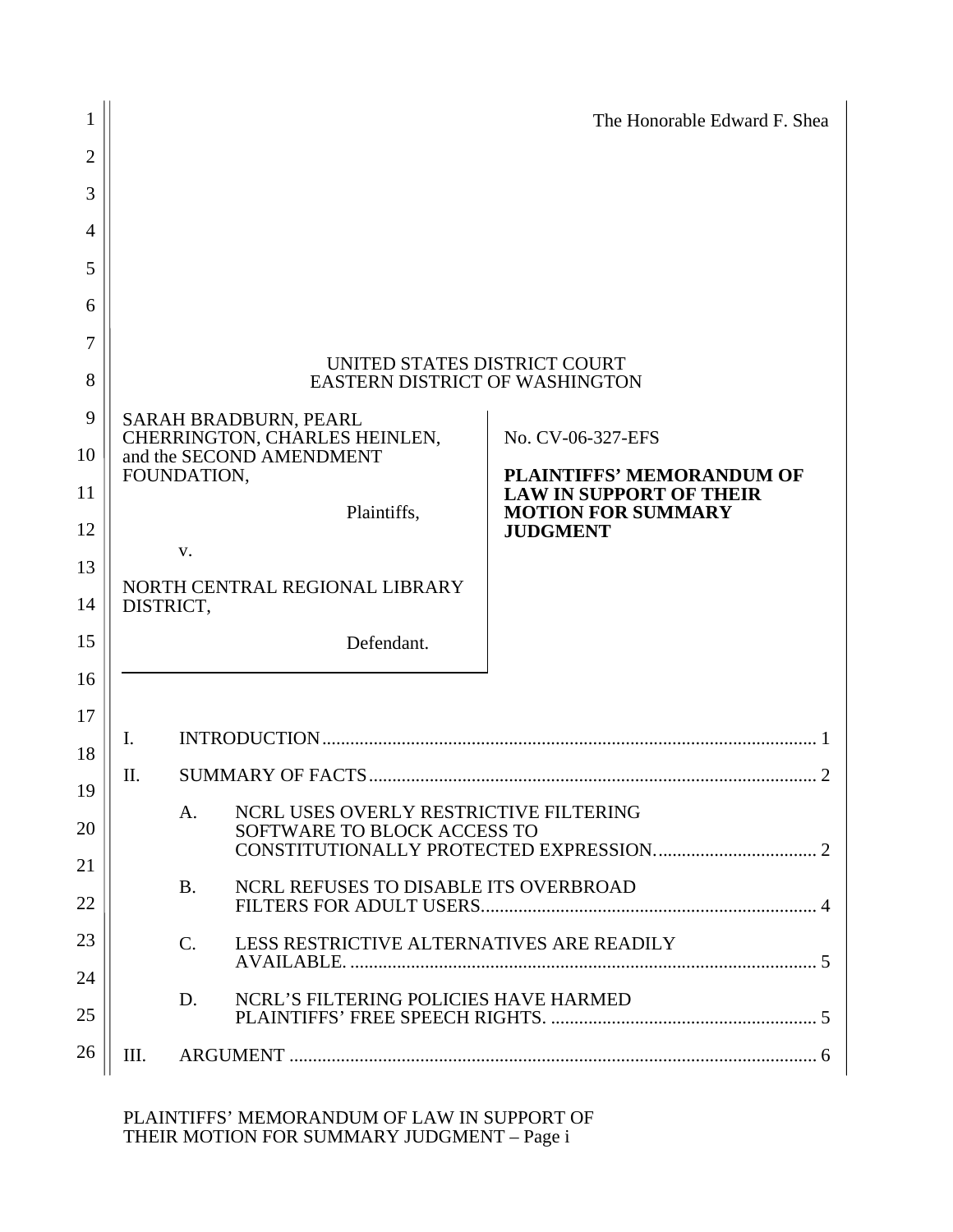| 1              | DEFENDANT'S FILTERING POLICY VIOLATES THE<br>A.<br>FIRST AMENDMENT OF THE UNITED STATES |                                                    |                 |                                                                                        |  |  |
|----------------|-----------------------------------------------------------------------------------------|----------------------------------------------------|-----------------|----------------------------------------------------------------------------------------|--|--|
| $\overline{2}$ |                                                                                         |                                                    |                 |                                                                                        |  |  |
| 3              |                                                                                         | 1.<br>Defendant's Filtering Policy Is an Overbroad |                 |                                                                                        |  |  |
| 4<br>5         |                                                                                         |                                                    | a.              | NCRL Limits Adults To Reading Only                                                     |  |  |
| 6              |                                                                                         |                                                    | $b$ .           | NCRL's Filtering Methods Block a                                                       |  |  |
| 7              |                                                                                         | 2.                                                 |                 | NCRL's Filtering Policy Is an Impermissible                                            |  |  |
| 8              |                                                                                         |                                                    |                 |                                                                                        |  |  |
| 9<br>10        |                                                                                         |                                                    | a.              |                                                                                        |  |  |
| 11             |                                                                                         |                                                    | $b$ .           | No Adequate Government Interest Justifies                                              |  |  |
| 12             |                                                                                         |                                                    | $\mathcal{C}$ . | NCRL's Overbroad Filtering Policy Is Not<br>Sufficiently Well-Tailored To Any Asserted |  |  |
| 13             |                                                                                         |                                                    |                 |                                                                                        |  |  |
| 14             |                                                                                         | 3.                                                 |                 | The ALA Decision Supports Plaintiffs' Requested                                        |  |  |
| 15             | DEFENDANT'S FILTERING POLICY VIOLATES                                                   |                                                    |                 |                                                                                        |  |  |
| 16             | <b>B.</b>                                                                               |                                                    |                 |                                                                                        |  |  |
| 17             |                                                                                         |                                                    |                 |                                                                                        |  |  |
| 18             |                                                                                         |                                                    |                 |                                                                                        |  |  |
| 19             |                                                                                         |                                                    |                 |                                                                                        |  |  |
| 20             |                                                                                         |                                                    |                 |                                                                                        |  |  |
| 21             |                                                                                         |                                                    |                 |                                                                                        |  |  |
| 22             |                                                                                         |                                                    |                 |                                                                                        |  |  |
| 23             |                                                                                         |                                                    |                 |                                                                                        |  |  |
| 24             |                                                                                         |                                                    |                 |                                                                                        |  |  |
| 25             |                                                                                         |                                                    |                 |                                                                                        |  |  |
| 26             |                                                                                         |                                                    |                 |                                                                                        |  |  |
|                |                                                                                         |                                                    |                 |                                                                                        |  |  |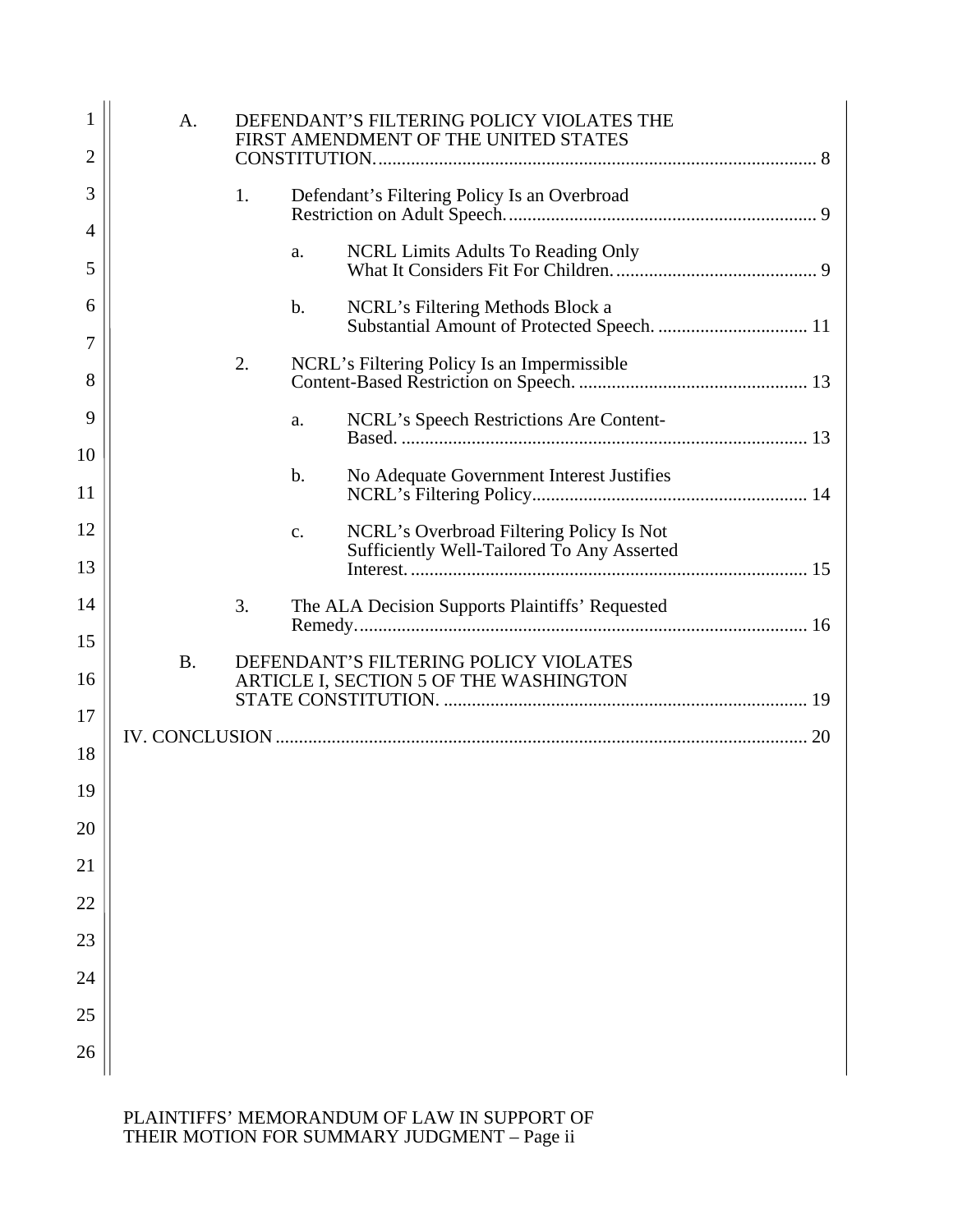26

#### **I. INTRODUCTION**

The publicly-funded North Central Regional Library District ("NCRL") bars adult patrons from reading tens of thousands of constitutionally protected Web sites. All computer terminals at NCRL's 28 branch libraries are subject to a filtering system that blocks access to all Web sites deemed unsuitable for children, and NCRL will not disable the filter at the request of adults. Compounding the problem, the filter wrongly identifies a vast range of innocuous Web sites as being somehow harmful to children. As a result, adult residents of a largely rural five-county area who rely on the public library for Internet access are reduced to reading only that subset of online materials that NCRL deems fit for children. This policy prevented the Plaintiff library users from conducting research for class assignments, locating legitimate businesses and organizations, and simply engaging in study or leisure reading on constitutionally protected subjects. It has also prevented the Plaintiff publisher from communicating with its audience in the NCRL's service area.

The relief these Plaintiffs seek is for NCRL to disable the filter upon the request of individual adult library patrons. The library may continue to use filtering software on its machines, to establish filtered access as the default rule, and to limit underage users to filtered access. But when an adult requests unfiltered access to the Internet, such access must be allowed. Although a federal statute requires NCRL to use some sort of filtering process as a condition of federal funding, the statute allows and encourages libraries to disable the filter "for bona fide research or other lawful purposes." 20 U.S.C. § 9134(f)(3); 47 U.S.C.  $§$  254(h)(5)(D). Indeed, it is this ability to disable the filter that makes the statute constitutional. See United States v. American Library Ass'n, 539 U.S. 194 (2003) ("ALA"). No statute or regulation requires NCRL to implement an overbroad content-based filtering system with no disabling feature for adults. To the contrary, such a system violates the free speech clauses of the United States Constitution, see Mainstream Loudoun v. Board of Trustees of the Loudoun County Public Library, 24 F.Supp.2d 552 (E.D. Va. 1998)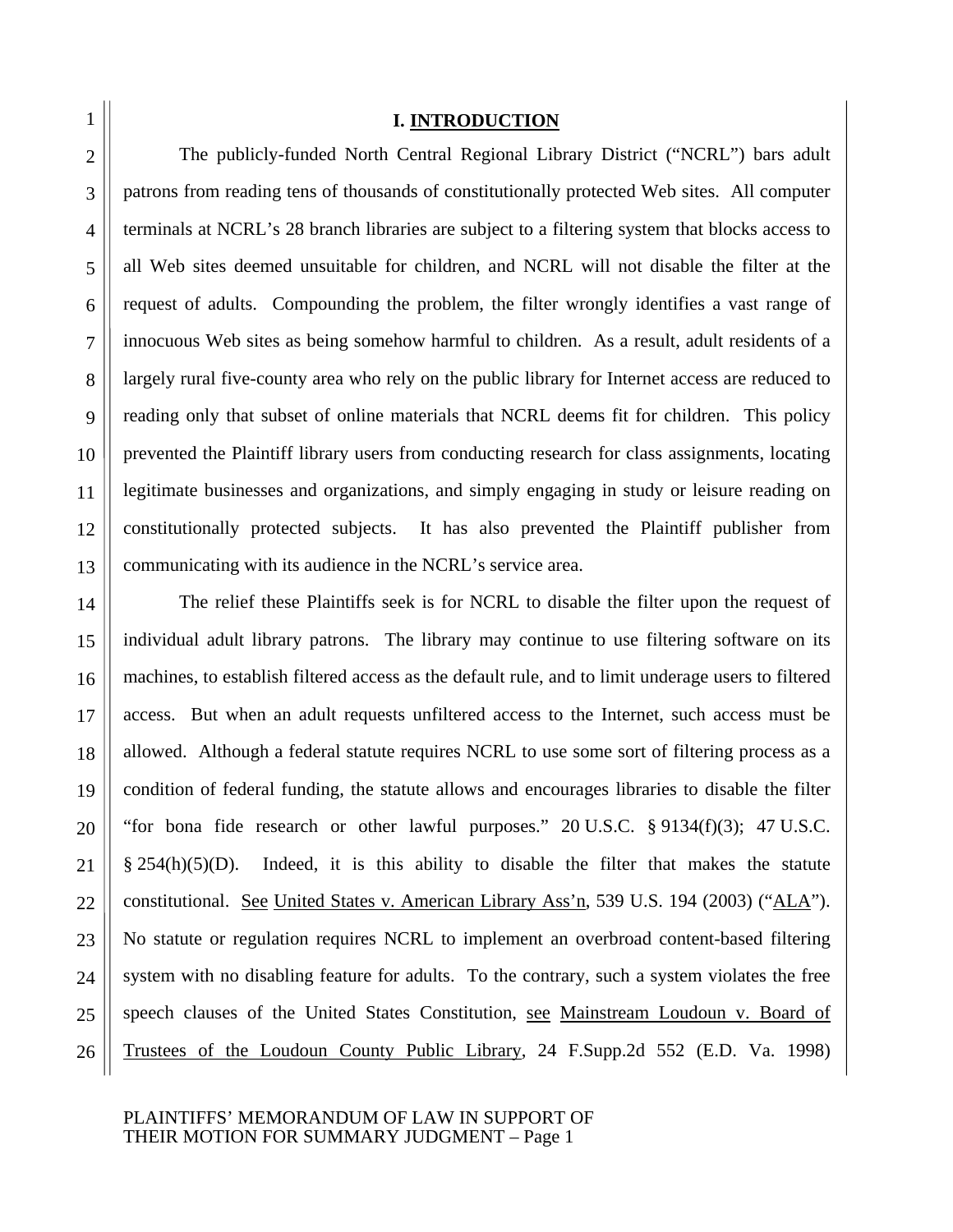$\overline{a}$ 

("Loudoun II"), and the Washington State Constitution, see Soundgarden v. Eikenberry, 123 Wn.2d 750 (1994).<sup>1</sup>

#### **II. SUMMARY OF FACTS**

### 4 **A. NCRL USES OVERLY RESTRICTIVE FILTERING SOFTWARE TO BLOCK ACCESS TO CONSTITUTIONALLY PROTECTED EXPRESSION.**

The North Central Regional Library is a municipal corporation operating 28 branch libraries, serving the primarily rural and small town residents of Chelan, Douglas, Ferry, Grant and Okanogan counties. Plaintiffs' Statement of Material Facts ("PSF") 24-27. Because of its low cost and immense volume, Internet access presents the best means for a public library to disseminate information to remote or rural communities. PSF ¶ 36. NCRL recognizes that the World Wide Web contains information that is enriching to users of all ages. PSF ¶ 37. Because Internet access furthers NCRL's mission to promote reading and lifelong learning and to meet the diverse needs of its patrons, Internet-enabled computer terminals are provided in all of the library's branches. PSF ¶ 38.

Since NCRL first began offering Internet access to its patrons in the late 1990s, it has also maintained systems to limit which Web sites patrons may view on library computers. PSF ¶ 39. NCRL currently uses a filtering product called FortiGuard, which categorizes Web

<sup>&</sup>lt;sup>1</sup> NCRL may argue that its actions are compelled by, or at least comply with, the Children's Internet Protection Act ("CIPA"), which requires public libraries receiving federally subsidized Internet access to install a "technology protection measure" that bars online access by all patrons to "visual depictions" constituting "obscenity" or "child pornography," and bars access by minors to "visual depictions" that are "harmful to minors." 20 U.S.C. § 9153(g) (Library Services Technology Act); 47 U.S.C. § 254(h) (E-Rate program). Plaintiffs here raise no objection to the blocking of Web sites that constitute obscenity or child pornography, or to the blocking of minors' access to material defined by statute as harmful to minors. NCRL's policy, however, is neither required by nor consistent with CIPA. First, CIPA requires a method to block "visual depictions," but NCRL's filter blocks entire Web sites and all of their text. Second, NCRL does not limit its filtering to the three categories enumerated in the statute (obscenity, child pornography and material that is "harmful to minors"). Instead, NCRL also filters other material, including image searches, gambling, and additional matter not covered by CIPA. Third, CIPA requires that minors – not adults – be precluded from viewing material deemed "harmful to minors." Yet NCRL does not allow adults to access such material. In **ALA** (discussed in more detail below), the Supreme Court upheld CIPA against a facial challenge, but explicitly acknowledged that a constitutional objection could be raised should a library refuse to unblock its filter for adults for research or other lawful purposes. This is such a case.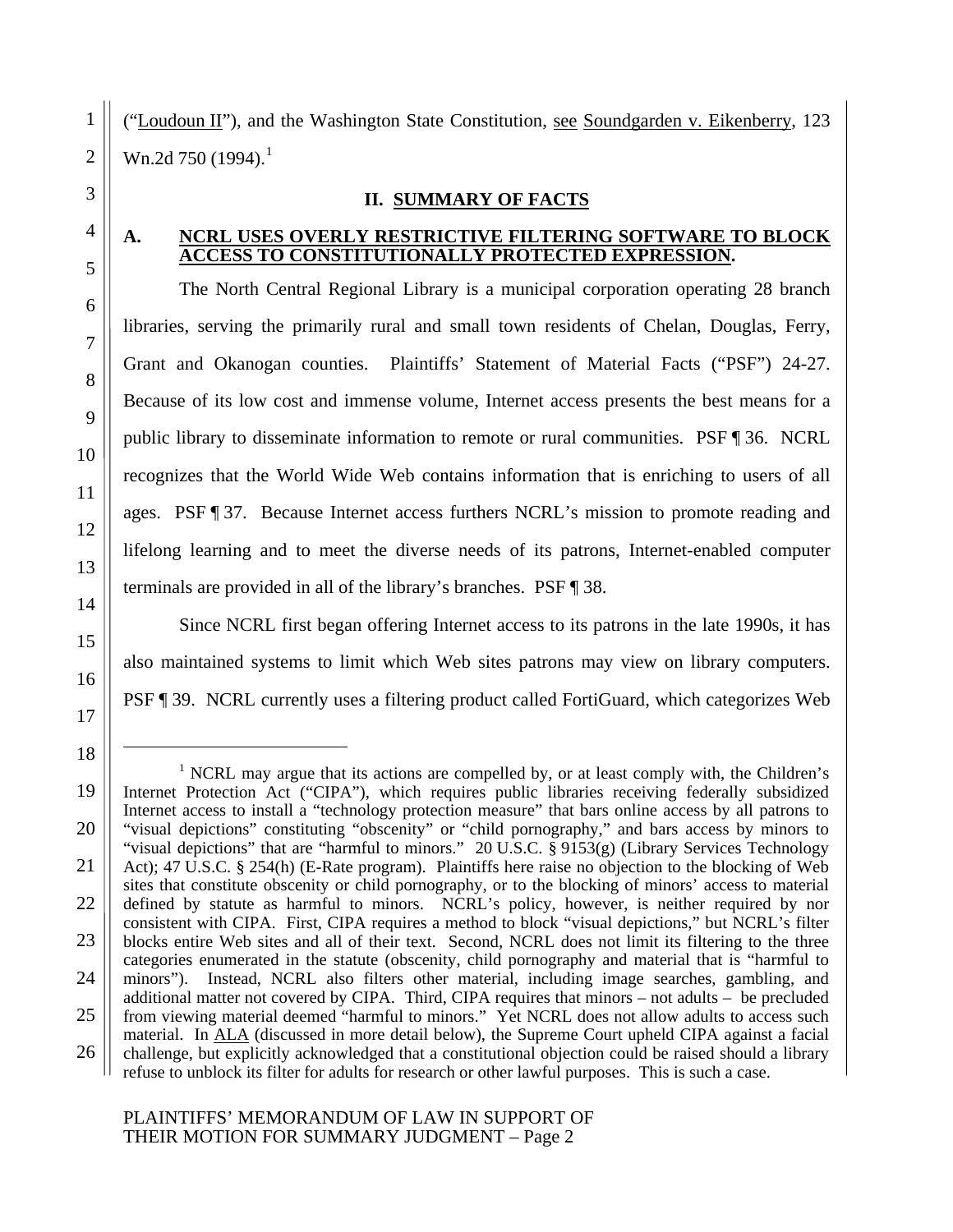sites based on their content and allows library administrators to identify categories of content that end users will not be allowed to view. PSF ¶ 40, 65-95. NCRL currently blocks the categories titled Adult Materials, Gambling, Nudity and Risque, Pornography, Proxy Avoidance, Web Chat, Instant Messaging, Image Search, Video Search, and Spam URL. PSF  $\P$  88-89.<sup>2</sup> At other times since this lawsuit was commenced, NCRL has also blocked the nebulously defined categories of Drug Abuse, Personal Relationships, Illegal or Unethical, Web Translation, and Plagiarism. PSF ¶ 83-89. The FortiGuard filter also allows NCRL to block individual Web sites based on any criteria or no criteria at all, according to the preferences of library administrators. PSF ¶ 90-97. Since this suit was filed, the library has at times blocked access to the popular Web sites MySpace, Craigslist and YouTube, among others. Id.

NCRL's filtering choices have prevented patrons from accessing tens of thousands of Web pages that are constitutionally protected. Vast categories of speech are barred when there is official concern over a small subset of it. To take only one example, the popular web site MySpace has been blocked in the recent past, and NCRL may block it again in the future. PSF ¶ 92, 95. MySpace allows people of all ages to post material of their choice, be it discussions of politics, art, history, or other personal interests. It is a vastly popular site: millions of people have profile pages on MySpace, including all of the major presidential candidates. PSF ¶ 93. The terms of service for MySpace.com do not allow the posting of obscene material. PSF ¶ 94. Because MySpace is a largely open and minimally regulated forum, some small subset of the MySpace postings may contain objectionable content. But

 $\overline{\phantom{a}}$  $\degree$  NCRL additionally blocks categories that may pose dangers to the integrity of the library's computers: Hacking, Phishing, Malware, and Spyware. PSF ¶ 88-89. Plaintiffs agree that the library may use filtering software to protect its system. However, the "Proxy Avoidance" category includes not only sites that actively allow circumvention of the library's equipment, but any site that provides "information … on how to bypass Internet access controls and browse the Web anonymously." PSF ¶ 88. This category does nothing to protect NCRL's equipment, but instead serves to prevent library users from gathering information about how to use other computers for anonymous browsing. There is, of course, nothing unlawful about anonymous Web browsing.

#### PLAINTIFFS' MEMORANDUM OF LAW IN SUPPORT OF THEIR MOTION FOR SUMMARY JUDGMENT – Page 3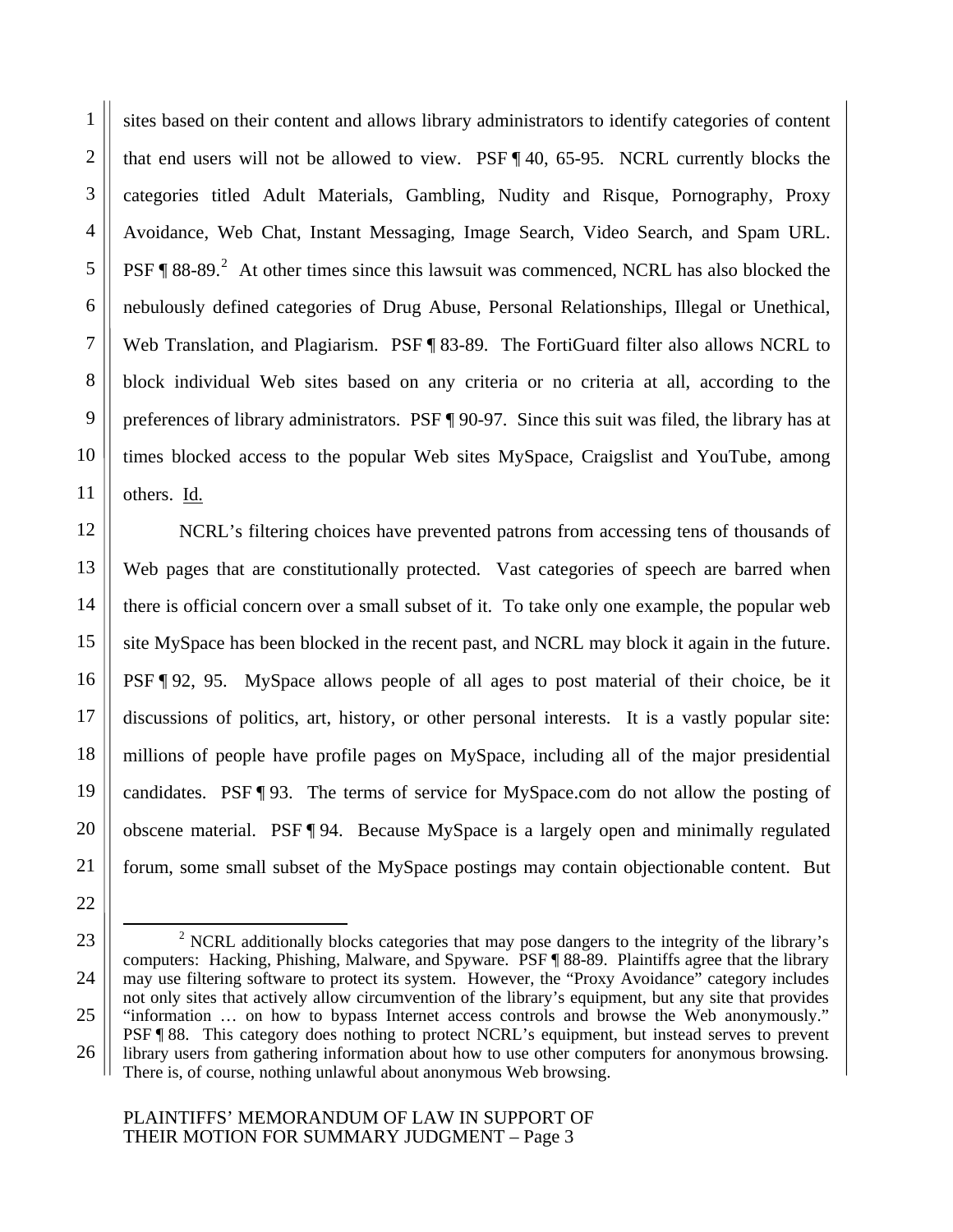NCRL has in the past, and may in the future, respond by barring all access to all of the MySpace universe. PSF ¶ 95.

Similarly, image search web sites (like images.google.com) allow users to find pictures of virtually anything on the Web, be it flowers, horses, or oceans. Yet NCRL prevents users from employing these services to find any images at all. PSF ¶ 89-91.

Even with regard to the categories of Pornography and Adult Materials, NCRL's filter is inherently imperfect, blocking a substantial amount of material that is not obscene, not child pornography, and not "harmful to minors" as that term is defined by statute. PSF ¶ 98-112. Taking a random sample of Internet addresses, Plaintiffs' expert Bennett Haselton discovered that of the Web sites blocked by FortiGuard as Pornography or Adult Materials, approximately 12% of .com domains and 24% of .org domains were blocked in error. PSF ¶ 101-09. This included, for example, www.latinamericavolunteer.com, www.markrudd.com, www.renaissancevoices.com, www.vacuumequipmentsupplies.com, www.tulipflorists.com, www.acceptpregnancy.org, www.faithchurchofdavis.org, www.kindnessusa.org, www.paperaircraft.org, and www.swojo.org (the web site of the Seattle Women's Jazz Orchestra). PSF [106, 109. Extrapolating from these samples, it is likely that at any given time FortiGuard's categories of Pornography and Adult Materials block approximately 77,000 web sites that are constitutionally protected and entirely proper to view in a public library. PSF ¶ 107, 110. Defense expert Paul Resnick found that approximately 5-10% of the Web pages blocked by FortiGuard were blocked in error. PSF ¶ 111. Under either estimate, tens of thousands of innocuous Web sites are wrongly blocked at any given time.

# **USERS.**

# 23 **B. NCRL REFUSES TO DISABLE ITS OVERBROAD FILTERS FOR ADULT**

NCRL could easily turn off the filter on a single terminal for use by a single patron. PSF ¶ 80. However, NCRL will not disable the filter on any terminal for any user or any reason. PSF ¶ 41. If a Web site falls within one of FortiGuard's categories or is separately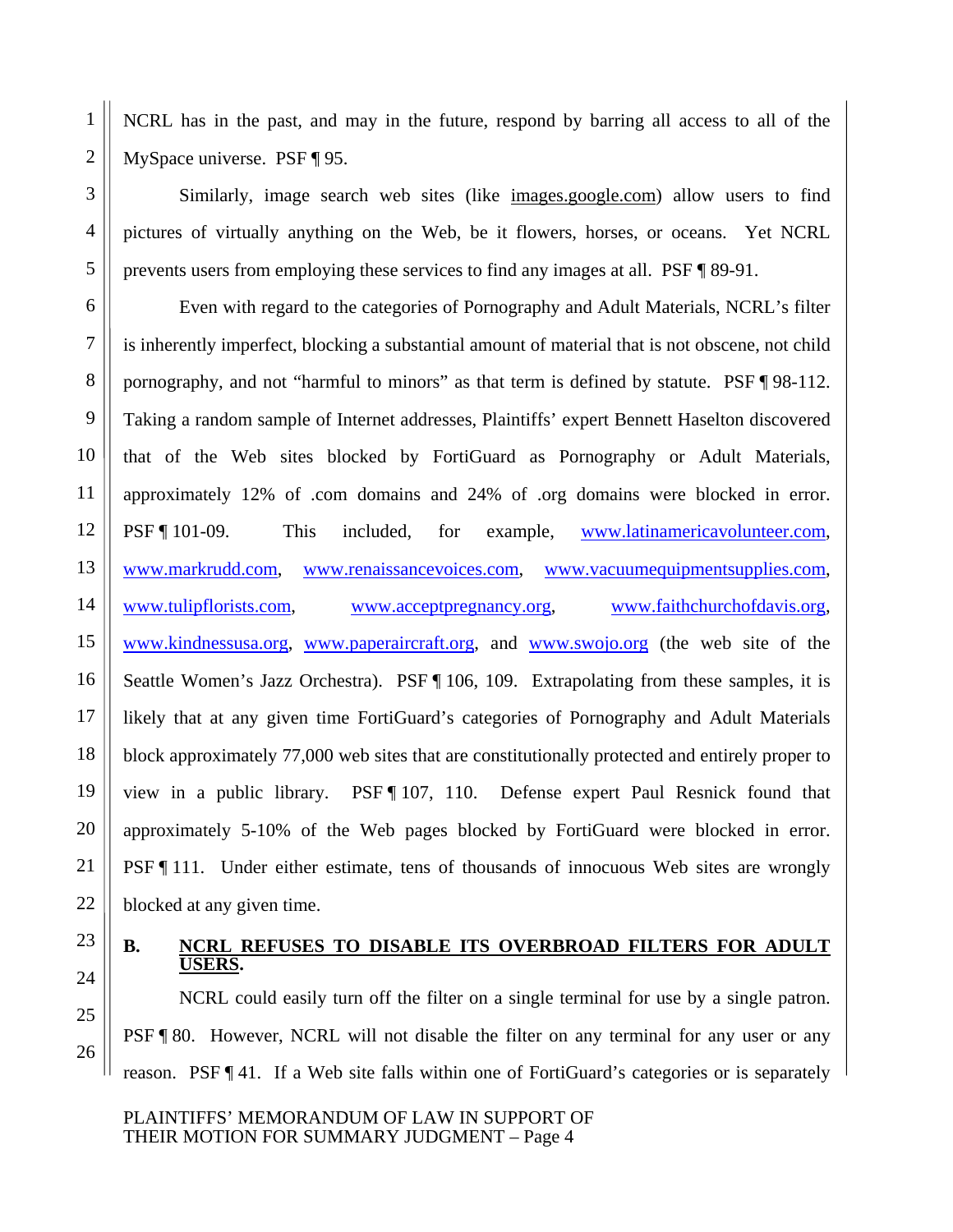blocked by NCRL staff, no one in any of NCRL's branches may view it. PSF ¶ 41, 44. At most, NCRL allows users to request that individual Web sites be unblocked. PSF ¶ 43-44, 46-49. Upon receiving such a request, NCRL's administrators consider whether the site should be viewed by all of the library's users, including minors, and only then will the site be added to the acceptable list.  $\underline{Id}$ . Thus, if an adult user wishes to read material that the library would not be willing to display to a minor, the adult will not be allowed to view it.

1

# 7 **C. LESS RESTRICTIVE ALTERNATIVES ARE READILY AVAILABLE.**

The experience of other public libraries shows that a filtering policy like NCRL's, which combines overly censorious filtering software with a refusal to disable the filter for adult users, is not needed to accomplish a library's legitimate goals.

The library systems in Fairbanks, Alaska; Canton, Ohio; and Madras, Oregon allow adult users to have unfiltered Internet access. Fairbanks and Canton (which are multi-branch systems analogous to NCRL) allow adults to disable the filter upon request, while Madras does not use filters at all. PSF ¶ 122, 124, 127. These libraries have not experienced problems with the viewing of pornography, obscenity, or any other inappropriate material. On those rare occasions when a patron reports that someone is viewing inappropriate material in Canton or Madras, a librarian simply asks the patron to stop, and the patron always complies. PSF ¶ 125-26, 131. Fairbanks has effective methods (including privacy screens and recessed desks) to ensure that that no one other than the user can see what is on a given computer screen. PSF [121. Its librarians have not received a single complaint about inappropriate computer usage. PSF ¶ 123.

## 22 **D. NCRL'S FILTERING POLICIES HAVE HARMED PLAINTIFFS' FREE SPEECH RIGHTS.**

The individual Plaintiffs are library users who rely on NCRL for Internet access because they have no Internet access at home (like Sarah Bradburn of Republic, PSF ¶ 3, and Pearl Cherrington of Twisp, PSF [6], or have it at home only sporadically (like Charles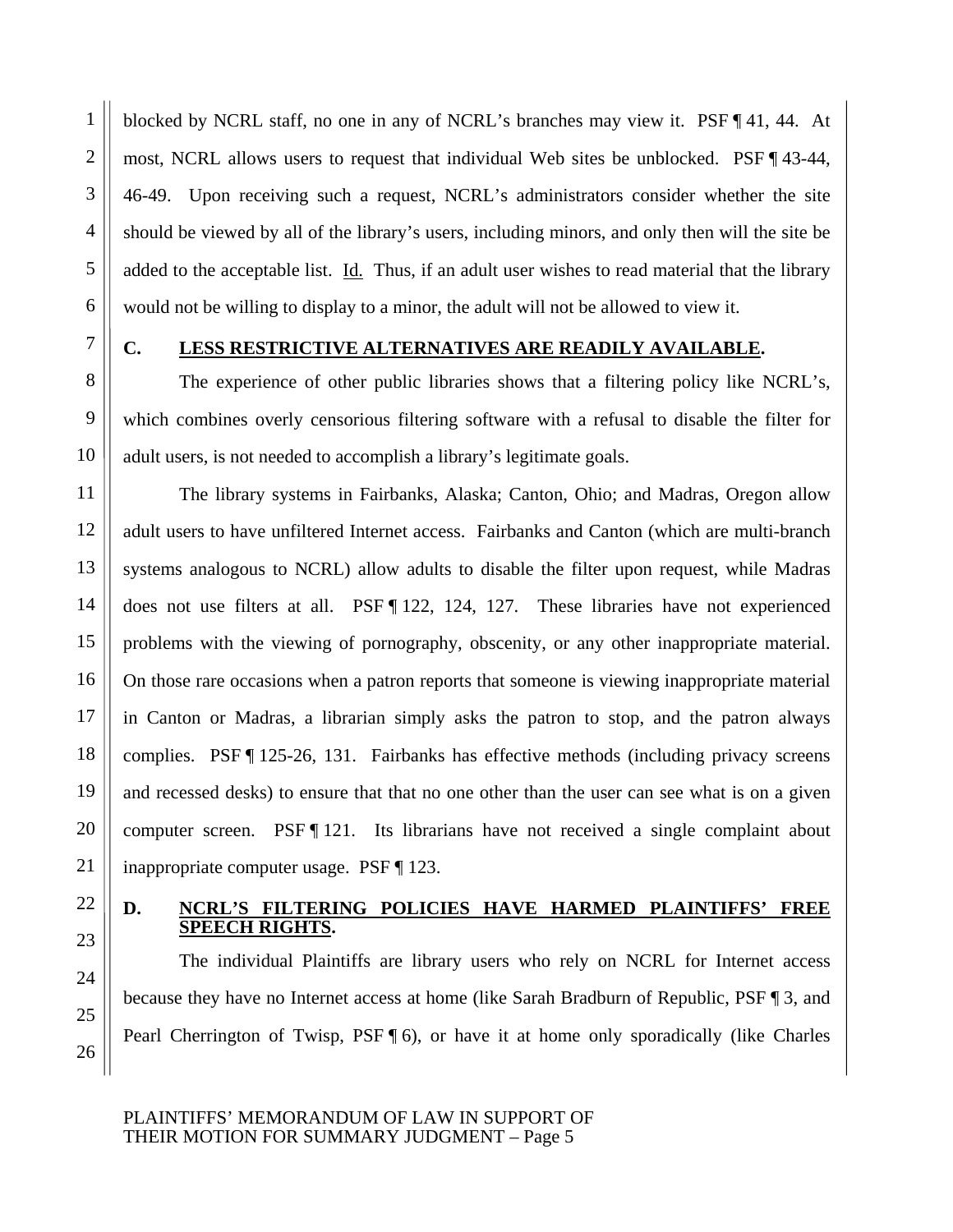1 2 3 4 5 6 7 8 9 10 11 12 13 14 15 16 17 18 19 20 21 22 23 24 Heinlen of Omak, PSF [10]. Their right to read on the Internet has been frustrated by NCRL's filtering in many ways: When Ms. Bradburn was pursuing an advanced degree in substance abuse counseling, and she found that NCRL's filter prevented her from conducting research for a class assignment on teenage alcohol and drug addiction. She ultimately drove to the Spokane library in order to complete her research. PSF ¶ 4. • Ms. Cherrington is a photographer who wanted to locate art galleries in which to display her work, but found that the Web site for one such gallery was blocked by NCRL's filter. She was also barred from accessing information about health issues. During the pendency of this lawsuit, she was barred from accessing YouTube, which she wanted to explore after hearing "a lot of talk about it." PSF  $\P$  7. • Mr. Heinlen is a frequent library user who has been blocked from accessing many Web sites at NCRL. For example, he was denied access to sites relating to firearms; dating sites; his own MySpace blog; and various sites of interest to him, including www.theonion.com, www.facebook.com, www.guinnesswebstore.com, and www.moderndrunkardmagazine.com. PSF ¶ 11-14. NCRL's filtering policy harms not only library users, but publishers who cannot communicate with willing readers at NCRL branches. The Second Amendment Foundation, a Washington non-profit corporation, publishes periodicals and Web sites regarding firearms and the rights of firearms owners. PSF ¶ 15, 19-20. It wishes to communicate its political messages via the Web to its many members in north central Washington and to other firearms enthusiasts in the area. PSF [18-21. Its publication www.womenandguns.com is designed for female gun owners and is not salacious in any way, yet it too was blocked by NCRL's filter. PSF ¶ 20-23. **III. ARGUMENT** This case involves two information sources that enjoy special protection in free speech jurisprudence: public libraries and the Internet. Both are inhospitable venues for government actions designed to restrict access to expression.

Public libraries are vital to a self-governing democracy that relies upon a wellinformed citizenry. To that end, the library is a "mighty resource in the free marketplace of

PLAINTIFFS' MEMORANDUM OF LAW IN SUPPORT OF THEIR MOTION FOR SUMMARY JUDGMENT – Page 6

25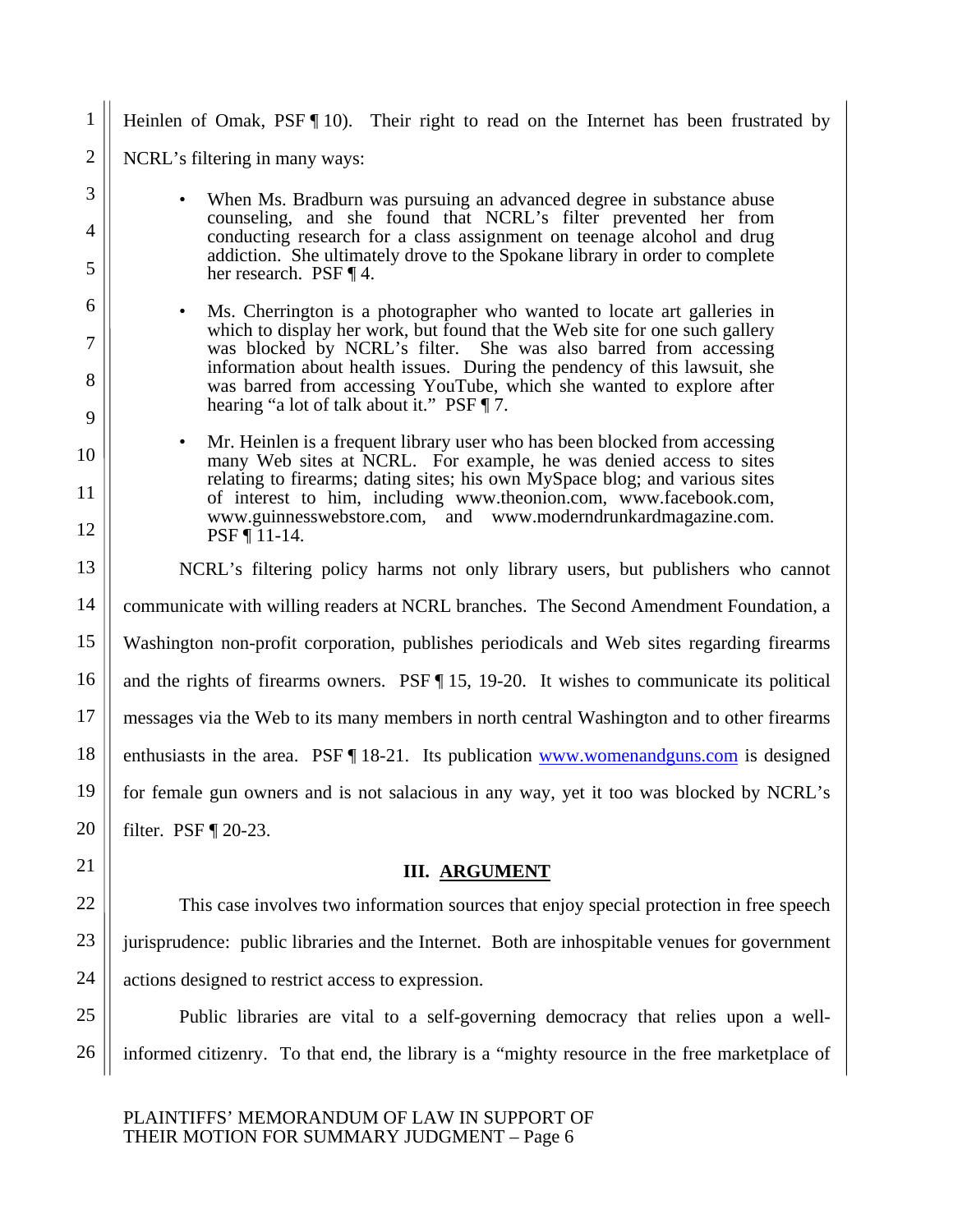ideas. It is specially dedicated to broad dissemination of ideas. It is a forum for silent speech." Minarcini v. Strongsville City Sch. Dist., 541 F.2d 577, 582-83 ( $6<sup>th</sup>$  Cir. 1976). "Public libraries are places of freewheeling and independent inquiry." Mainstream Loudoun v. Board of Trustees of the Loudoun County Library, 2 F.Supp.2d 783, 795 (E.D. Va. 1998) ("Loudoun I"). See also Kreimer v. Bureau of Police, 958 F.2d 1242, 1255 ( $3<sup>d</sup>$  Cir. 1992) (public library is "the quintessential locus for the receipt of information"); Sund v. City of Wichita Falls, 121 F. Supp.2d 530, 547 (N.D. Tex. 2000) ("The right to receive information is vigorously enforced in the context of a public library."). While public librarians have latitude to exercise their best professional judgment in selecting a library collection, removal of material from a library for censorious purposes is constitutionally suspect. See Loudon I, 2 F.Supp.2d at 793-94; Board of Education v. Pico, 457 U.S. 853, 872, 879 (1982).

On the Internet, a proliferation of speech is expected, encouraged and constitutionally protected. See Reno v. American Civil Liberties Union, 521 U.S. 844 (1997). "The Internet and other interactive computer services offer a forum for a true diversity of political discourse, unique opportunities for cultural development, and myriad avenues for intellectual activity." 47 U.S.C. § 230(a)(3). It is the declared policy of the United States "to preserve the vibrant and competitive free market that presently exists for the Internet and other interactive computer services, unfettered by Federal or State regulation." 47 U.S.C. § 230(b)(2). As a result, the government's ability to restrict citizens' expression is at its weakest when it comes to the Internet. Because the Internet is "the most participatory form of mass speech yet developed," Reno, 521 U.S. at 863 (citation omitted), there is "no basis for qualifying the level of First Amendment scrutiny that should be applied to this medium," id. at 870. The Court effectuated this principle in Reno by invalidating an Internet censorship statute because in the name of protecting children, it "effectively suppresse[d] a large amount of speech that adults have a constitutional right to receive and to address to one another." Id. at 874.

24 25 26

1

2

3

4

5

6

7

8

9

10

11

12

13

14

15

16

17

18

19

20

21

22

23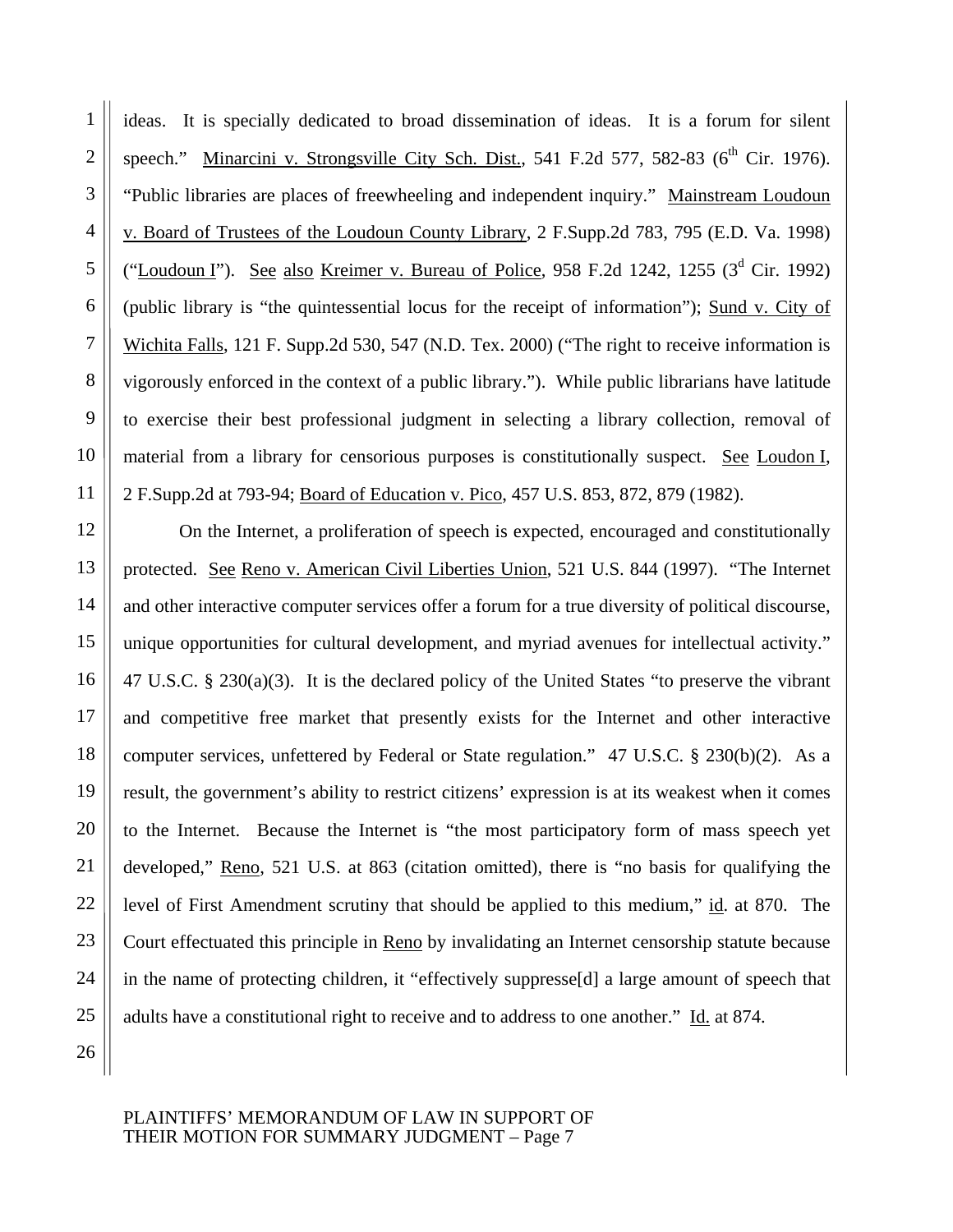1

Both libraries and the Internet share an important feature: they facilitate expression at relatively low cost, and hence are available on an equal basis to the rich and the poor. The constitution provides especially strong protection to modes of communication that are accessible to all. See, e.g., Martin v. City of Struthers, 319 U.S. 141, 146 (1943) (door-todoor distribution of literature is "essential to the poorly financed causes of little people"); City of Ladue v. Gilleo, 512 U.S. 43, 57 (1994) (residential signs are especially important for "persons of modest means").

By preventing adults from accessing a substantial amount of constitutionally protected Internet speech due to its content, NCRL's filtering policy dramatically limits the opportunity for education and discourse in the precise locations where those values should be most carefully protected. This case is not about NCRL's freedom to allocate its resources and add material to its collection. Instead, it is about the deliberate removal from circulation of ideas that would otherwise be available to library patrons at no cost, solely because of a preference that patrons not be exposed to them. To analogize to the printed page, NCRL is not obliged to purchase the *Encyclopedia Britannica*, but once it has done so it may not tear out selected pages to ensure that patrons do not see them. See Loudoun I, 2 F.Supp.2d at 793-96; PSF ¶ 31 (difference between selection and censorship). NCRL's filtering policies operate in the same way, in violation of the free speech clauses of the United States and Washington State Constitutions.

# 20 **A. DEFENDANT'S FILTERING POLICY VIOLATES THE FIRST AMENDMENT OF THE UNITED STATES CONSTITUTION.**

NCRL's policy violates two well-established First Amendment doctrines. The policy is overbroad because it reduces adults to reading only what is fit for children, and because it blocks a substantial amount of protected expression that is harmful to no one. The policy is also unconstitutional as a content-based system of censorship that is not justified by any governmental interest and is not well-tailored to the interests asserted.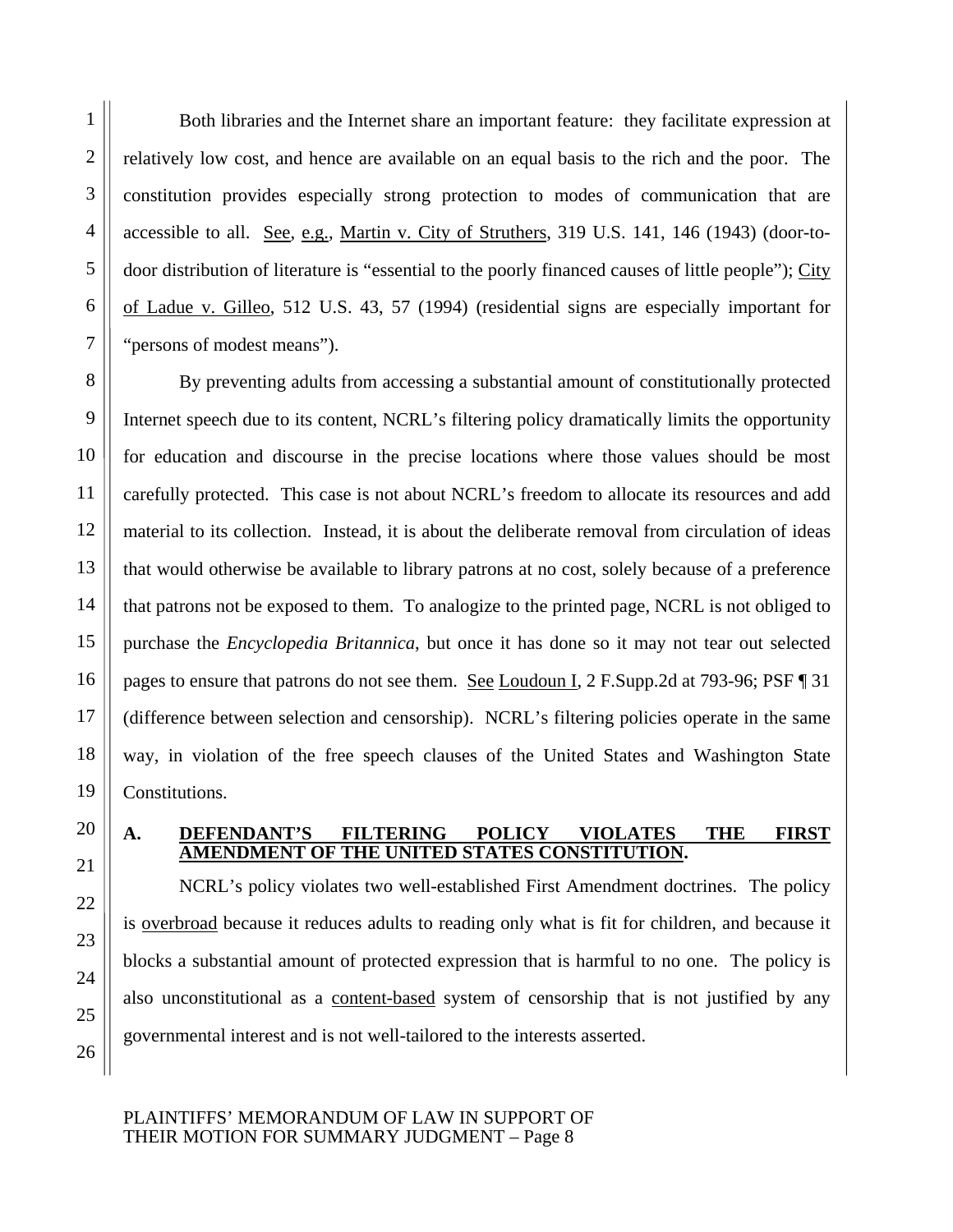1

2

3

4

5

6

7

8

9

10

11

12

13

14

15

16

17

18

19

20

21

22

23

24

25

26

#### **1. Defendant's Filtering Policy Is an Overbroad Restriction on Adult Speech.**

"The overbreadth doctrine prohibits the Government from banning unprotected speech if a substantial amount of protected speech is prohibited or chilled in the process." Ashcroft v. Free Speech Coalition, 535 U.S. 234, 237 (2002). NCRL's filtering policy may have been intended to restrict access to unprotected speech, but it is overbroad because it blocks a substantial amount of protected speech. The substantial restriction on speech arises from two main sources. First, NCRL does not allow adults to view any Internet material that the library does not consider suitable for children. Second, NCRL's configuration and operation of the FortiGuard filter inevitably results in denial of access to tens of thousands of Web sites that enjoy constitutional protection. Both sources of overbreadth can be easily corrected by using the remedy envisioned by Congress: disabling the filter upon the request of an adult.

#### **a. NCRL Limits Adults To Reading Only What It Considers Fit For Children.**

It has been clear for over fifty years that government may not "reduce the adult population … to reading only what is fit for children." Butler v. Michigan, 352 U.S. 380, 383 (1957). In Butler, the Court overturned a Michigan law that criminalized the distribution of literature that could have "a potentially deleterious influence upon youth." Id. at 382-83. The Court ruled that the government may not "quarantine the general reading public against books not too rugged for grown men and women in order to shield juvenile innocence." Id. at 383.

The Court has never backed down from the principle it established in Butler. It has consistently struck down laws that reduce adults to viewing only that which is fit for children, even where the government has a legitimate or even compelling interest in protecting children. See, e.g., Lorillard Tobacco Co. v. Reilly, 533 U.S. 525, 563 (2001) (government has interest in reducing underage smoking, but may not place excessive restrictions on outdoor tobacco advertising near schools); United States v. Playboy Entm't Group, Inc., 529 U.S. 803, 814 (2000) (government has interest in shielding children from "unwanted, indecent speech that comes into the home," but may not require scrambled broadcast signals); Reno,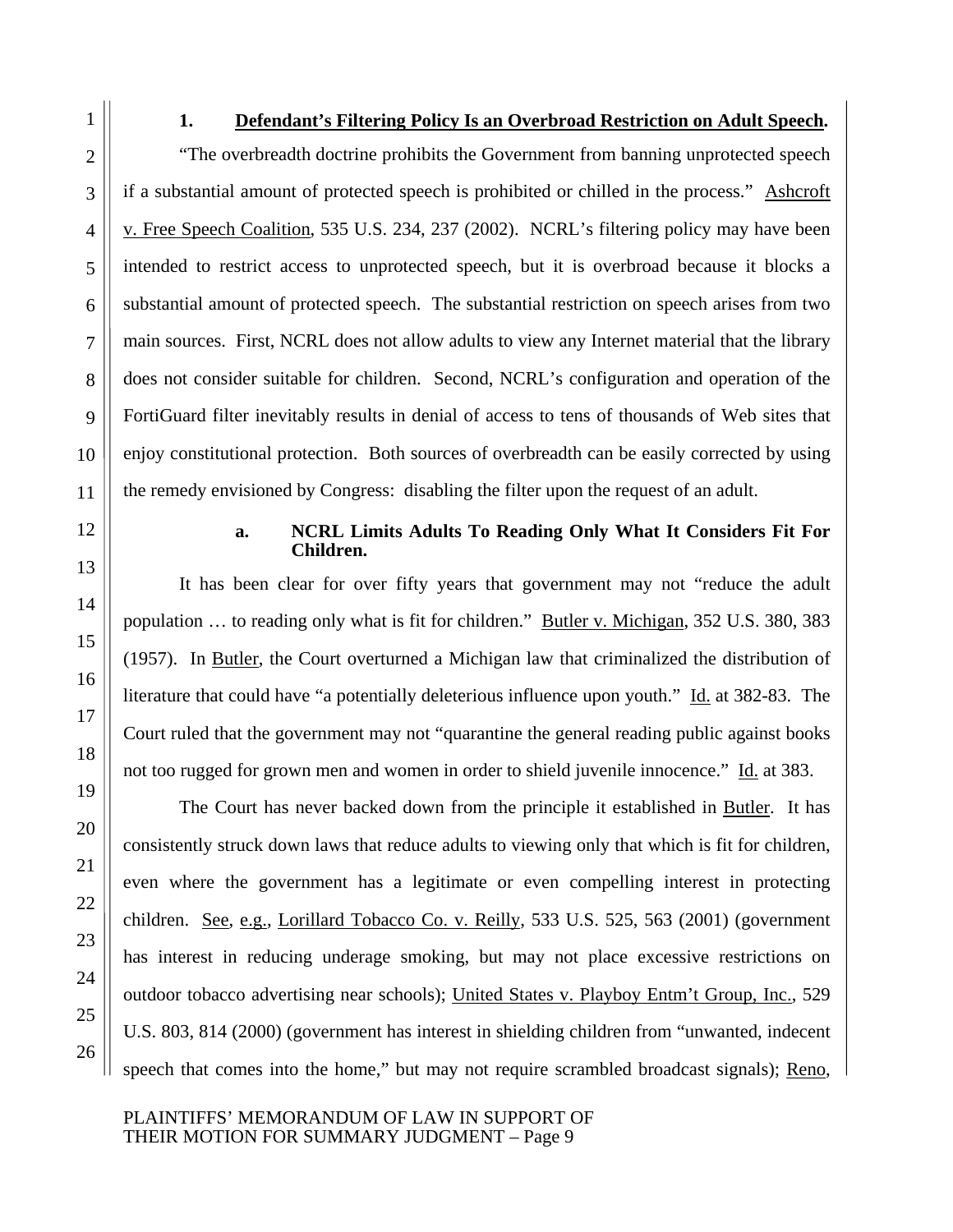521 U.S. at 874 (government has interest in "protecting children from harmful materials," but may not criminalize placement of "indecent" materials on the Internet); Denver Area Educ. Telecomms. Consortium, Inc. v. FCC, 518 U.S. 727, 743, 759 (1996) (government has "need to protect children from exposure to patently offensive sex-related material," but may not require cable television operators to segregate and block "patently offensive" content); Sable Communications of California v. FCC, 492 U.S. 115, 131 (1989) (government has interest in "protecting the physical and psychological well-being of minors," but may not ban indecent telephone messages); Erznoznik v. City of Jacksonville, 422 U.S. 205, 212 (1975) (government has "undoubted police power to protect children," but may not ban all nudity from drive-in movie theaters).

The only court to consider the constitutionality of a single library's Internet filtering policy found that it unconstitutionally reduced adults to reading only what was fit for children. See Loudoun I (denying Library's motion for summary judgment); Loudoun II (granting plaintiffs' motion for summary judgment). Citing to much of the above-referenced case law, Judge Brinkema, herself a former reference librarian, held that the library's policy was "overinclusive because, on its face, it limits the access of all patrons, adult and juvenile, to material deemed fit for juveniles." Loudoun II at 567.

This Court should follow suit. Where a willing speaker exists, "the protection afforded [by the free speech clause] is to the communication, to its source and to its recipients both." Virginia Pharmacy Board v. Virginia Consumer Council, 425 U.S. 748, 756 (1976). See also Kreimer, 958 F.2d at 1250-55 ("The right of freedom of speech and press includes … the right to receive, the right to read"). This includes the right to receive information on topics that are ordinarily reserved for adults, including information about sexuality. See Bolger v. Youngs Drug Products Corp., 463 U.S. 60, 74-75 (1983) (right to receive information about condoms via U.S. mail). And of course, it applies to the right to receive information via the Internet. See Reno, 521 U.S. at 874.

#### PLAINTIFFS' MEMORANDUM OF LAW IN SUPPORT OF THEIR MOTION FOR SUMMARY JUDGMENT – Page 10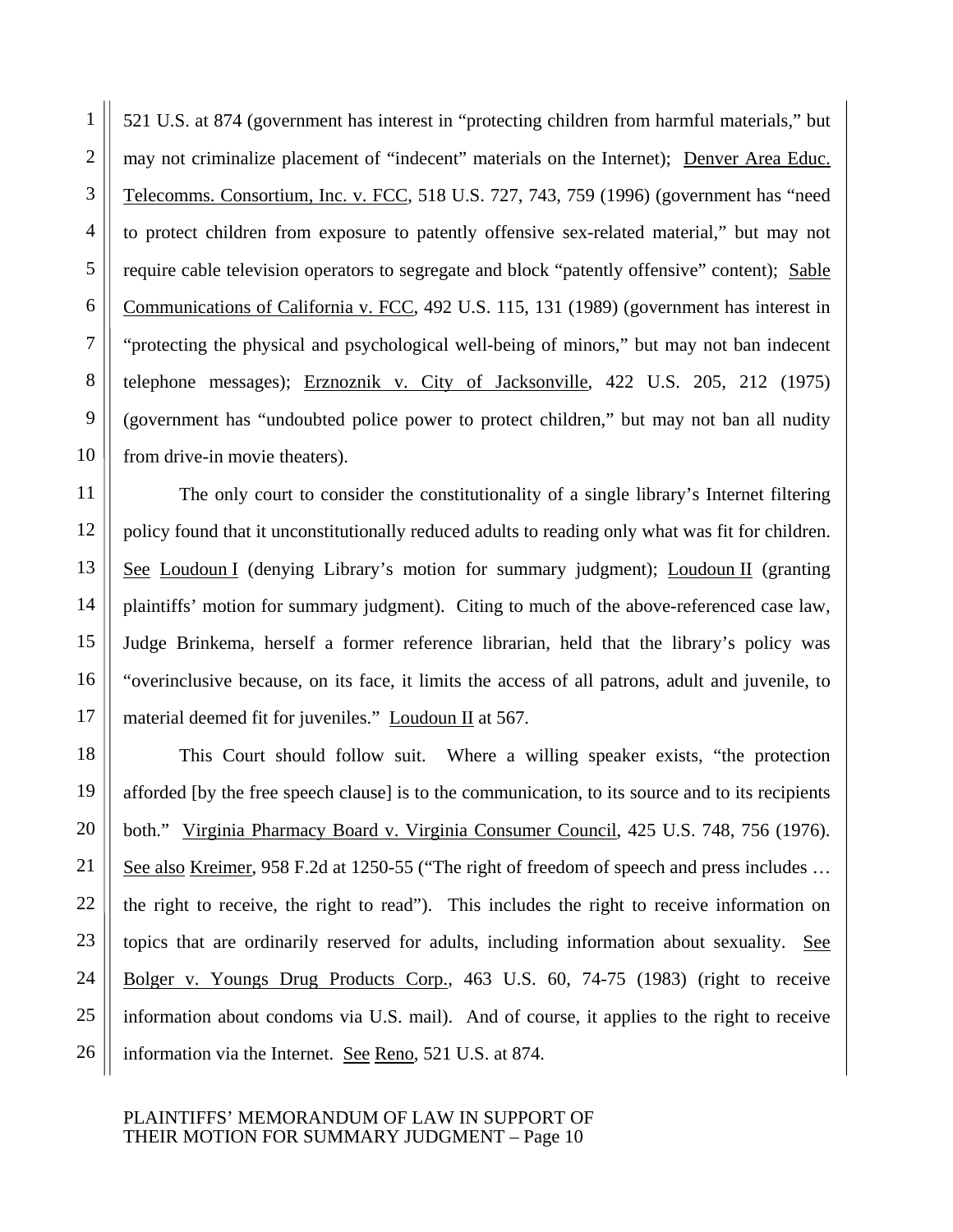#### **b. NCRL's Filtering Methods Block a Substantial Amount of Protected Speech.**

In addition to the central problem discussed above, NCRL's use and configuration of the FortiGuard filter results in the blocking of tens of thousands of constitutionally protected Web sites. This overbreadth problem arises in three major ways.

First, like all software that attempts to assimilate and categorize the immeasurable scope of information available on the Web, FortiGuard makes mistakes. PSF ¶ 98. It is inevitable that FortiGuard will mislabel some Web sites as falling within a target category when in fact they do not. This basic reality is not disputed by the parties' respective technology experts. Although there is some variation in their research methods, both experts concluded that at any given time, tens of thousands of innocuous Web sites are erroneously labeled as Pornography or Adult Materials. PSF ¶ 101-11. Examples of this blocked content are attached to Mr. Haselton's expert report, and the Court may view those examples to confirm that they are constitutionally protected. PSF ¶ 100, 106, 109. Congress recognized that technologically-driven overblocking would be inevitable, which is why it included a provision in CIPA expressly authorizing library filters to be disabled for legitimate purposes. 20 U.S.C. § 9134(f)(3); 47 U.S.C. § 254(h)(5)(D).

It is significant to note that this source of overbreadth causes NCRL to block access to material that no one – not even NCRL's librarians or administrators – believes is improper. The professional judgment that librarians exercise when selecting books to purchase is missing here. NCRL is, by analogy, not simply tearing out pages from the *Encyclopedia Britannica*, but tearing out a great number of them at random. Even assuming this type of overblocking could be viewed as accidental or unintended, such overblocking cannot be said to serve any governmental interest at all.

Second, even if FortiGuard could attain the technologically impossible feat of accurately categorizing every Web site, its categories, taken at face value, reach a substantial amount of material that is constitutionally protected for adult viewing. For example,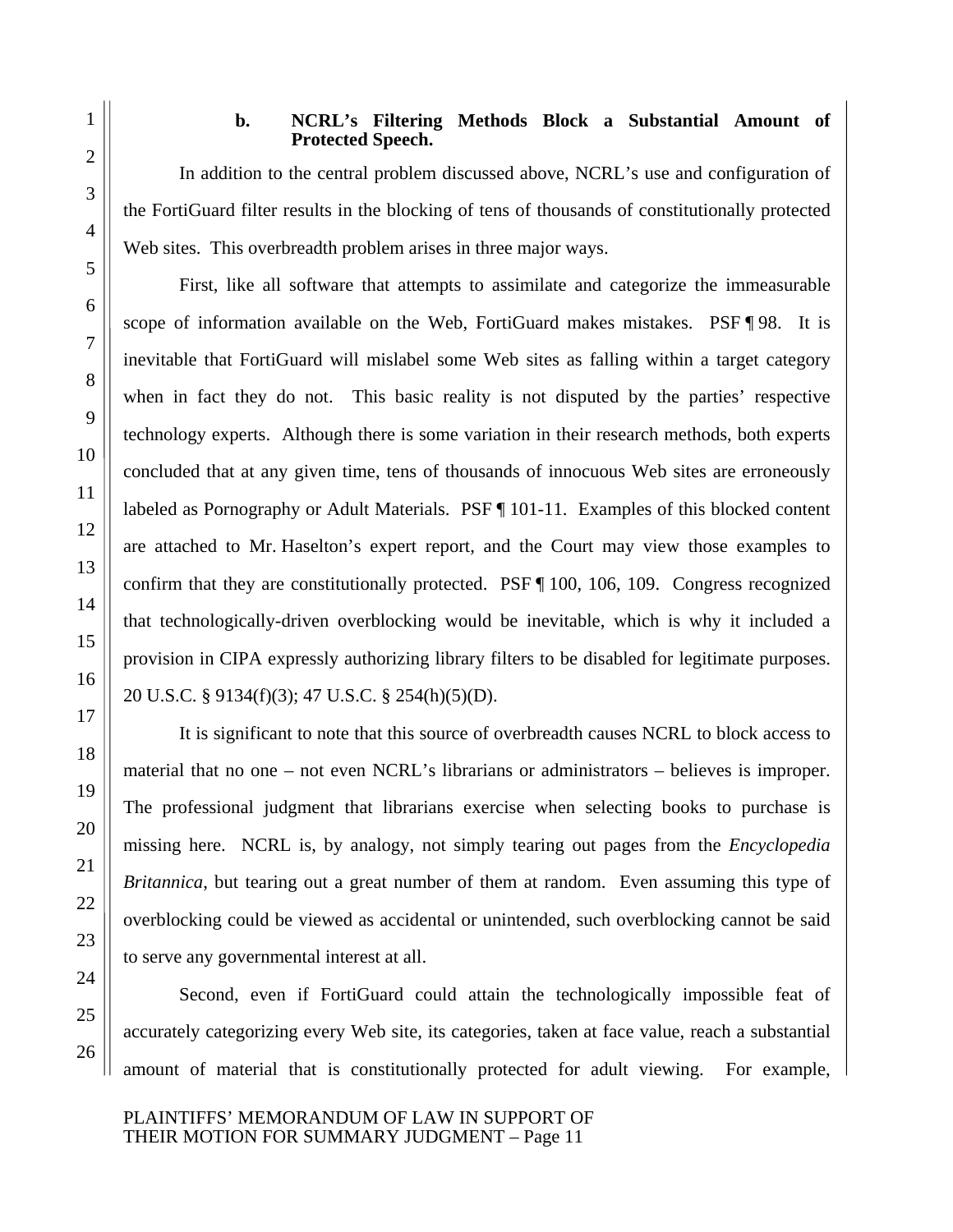14 16 FortiGuard's "Gambling" category includes not only sites facilitating illegal wagers, but also any sources of "gaming information, instruction, and statistics." PSF ¶ 88. In the area of sexually-oriented expression, FortiGuard's categories do not match the constitutional definition of obscenity from Miller v. California, 413 U.S. 15, 24 (1973), or of "girlie" magazines that may be made unlawful for minors under Ginsberg v. New York, 390 U.S. 629, 633 (1968). Both constitutional categories require an appeal to prurient interest, but that element is missing from FortiGuard's definitions of "Adult Material" ("Mature content websites (18+ years and over) that feature or promote sexuality … without the intent to sexually arouse") and "Nudity and Risque" ("Mature content websites (18+ years and over) that depict the human body in full or partial nudity without the intent to sexually arouse)." PSF ¶ 88. Even FortiGuard's definition of its "Pornography" category ("Mature content websites (18+ years and over) which present or display sexual acts with the intent to sexually arouse and excite") omits the constitutionally crucial element of lack of serious literary, artistic, political, or scientific value. Id. In short, even where a FortiGuard category may result in the desired effect of blocking some material that falls within a proscribable category under First Amendment law (such as obscenity, child pornography, or true threats), the FortiGuard categories are not constructed to track constitutional requirements.

The same concern applies to the category of Image Search or Video Search currently blocked by NCRL. It is conceivable that these tools could be used to search for obscene images, but that is far from their only or primary use. These services could locate images of Thomas Jefferson's Monticello for a patron with an interest in architecture, or find video of Martin Luther King's "I Have A Dream" speech for a patron with an interest in civil rights. It is the essence of overbreadth for NCRL to prevent the use of these search services merely because some constitutionally-proscribable needles may be lurking within a constitutionallyprotected haystack.

25 26

1

2

3

4

5

6

7

8

9

10

11

12

13

15

17

18

19

20

21

22

23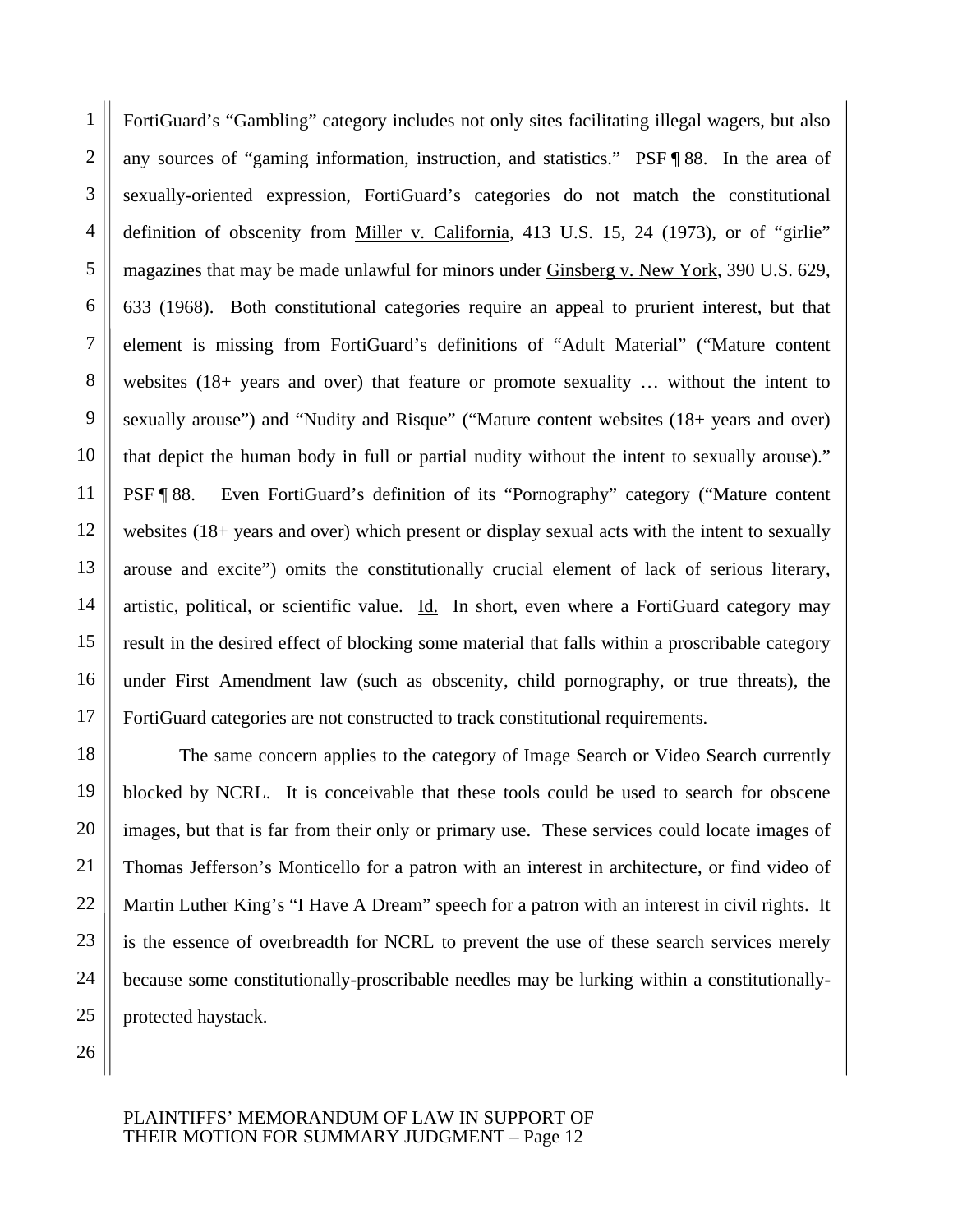Third, when relying on FortiGuard's categories or a list of its own creation, NCRL blocks entire Web sites, not the specific pages that contain allegedly inappropriate material. The problem is particularly acute for the so-called "Web 2.0" sites that host user-generated content. For example, NCRL has in the past blocked MySpace, and reserves the right to block it in the future. PSF ¶ 92-95. If a single MySpace entry contains improper material, perhaps that entry could be blocked, but not every single MySpace page – including the campaign pages of Hillary Clinton, Mike Huckabee, John McCain, Barack Obama, Ron Paul, and Mitt Romney. The same principle applies to YouTube, which NCRL has blocked in the past. PSF ¶ 8-9, 96. Even if some of the videos available on this site are problematic, the vast bulk of the site is not. "Broad prophylactic rules in the area of free expression are suspect. Precision of regulation must be the touchstone in an area so closely touching our most precious freedoms." Turner, 512 U.S. at 683 (citation omitted).

#### **2. NCRL's Filtering Policy Is an Impermissible Content-Based Restriction on Speech.**

### **a. NCRL's Speech Restrictions Are Content-Based.**

The restrictions NCRL has placed on its Internet terminals are purely content-based, and are likely viewpoint-based as well. Web sites are blocked because NCRL, by way of FortiGuard, has determined that their content is improper. Judge Brinkema agreed that library filters are by definition content-based. See Loudoun I, 2 F.Supp.2d at 796; Loudoun II, 24 F.Supp.2d at 564. The government has very little ability to restrict communication purely on the basis of its content. "[A]bove all else, the First Amendment means that government has no power to restrict expression because of its message, its ideas, its subject matter or its content." Police Dep't of Chicago v. Mosley, 408 U.S. 92, 95 (1972). Accord Texas v. Johnson, 491 U.S. 397, 414 (1989).

Content-based restrictions on speech are ordinarily upheld only if they serve a compelling government interest, are necessary, and are narrowly tailored to that interest. This standard was applied in Loudon II, 24 F.Supp.2d at 564-65, and should be applied here. If

PLAINTIFFS' MEMORANDUM OF LAW IN SUPPORT OF THEIR MOTION FOR SUMMARY JUDGMENT – Page 13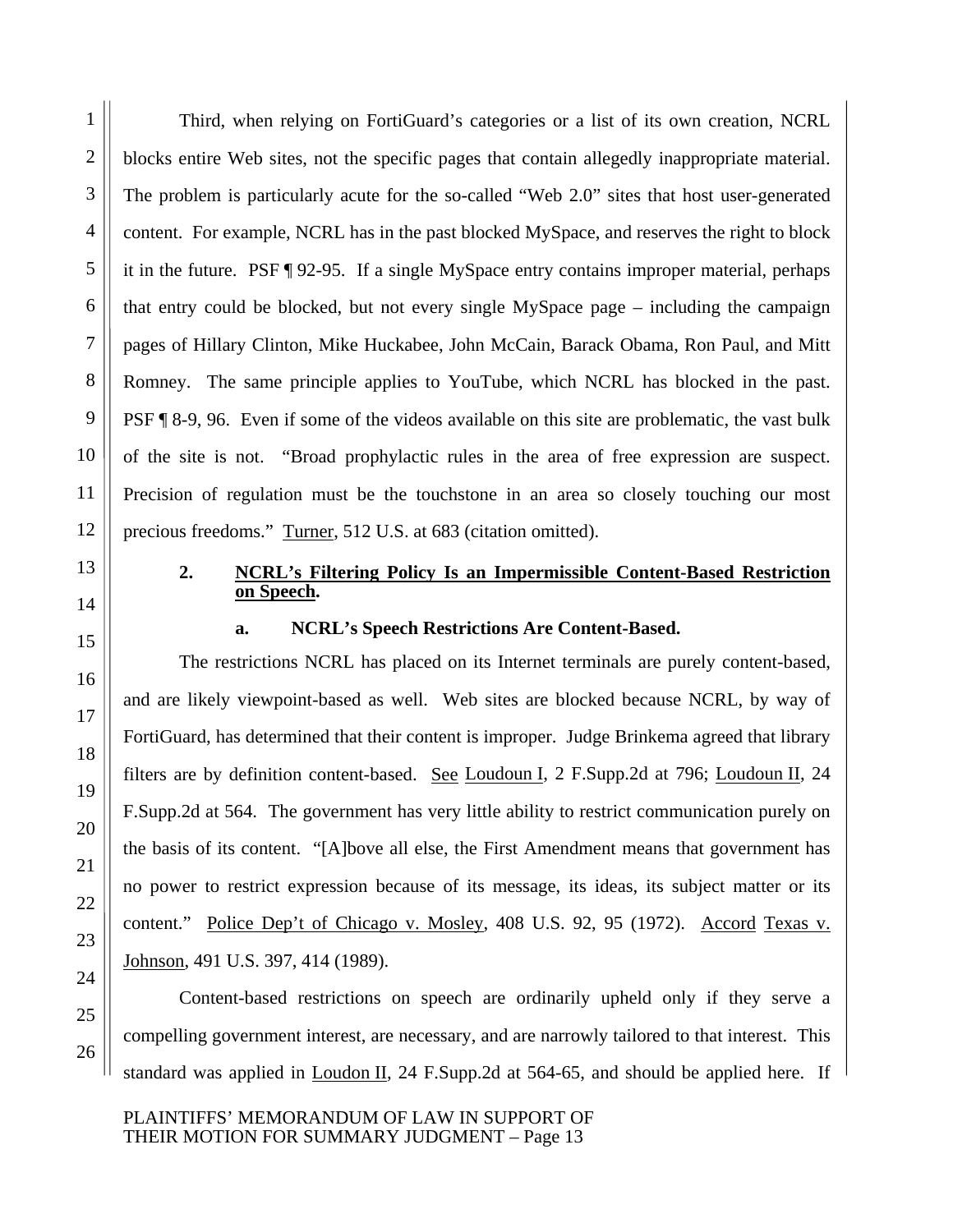this Court instead were to adopt the approach of Justice Breyer's concurrence in ALA, it would require NCRL's policy to withstand "a form of heightened judicial scrutiny" akin to intermediate scrutiny, which asks whether the challenged government action serves an "important or substantial" interest in a manner "narrowly tailored to achieve the desired objective." 539 U.S. at 218 (citation omitted). Under either standard – and they are not significantly different for current purposes – NCRL cannot justify content-based filtering.

1

#### **b. No Adequate Government Interest Justifies NCRL's Filtering Policy.**

NCRL has failed to establish a compelling or important reason not to disable its filter at the request of adults. Where heightened scrutiny is involved, "the government must present more than anecdote and supposition" to support its claim that an actual problem exists requiring the suppression of speech. Playboy, 529 U.S. at 822-23. The government cannot "simply posit the existence of the disease sought to be cured." Turner, 512 U.S. at 664 (internal citation and quotation omitted). "It must demonstrate that the recited harms are real, not merely conjectural, and that the regulation will in fact alleviate these harms in a direct and material way." Id.

In Loudoun II, the court rejected the library's contention that it had a legitimate interest in filtering. The library in that case offered no evidence that anyone had ever complained about patrons viewing inappropriate content in Loudoun County libraries. Id. Instead of offering evidence based on its own experience, the library relied on "a single complaint arising from Internet use in another Virginia library and reports of isolated incidents in three other libraries across the country." Id. The court held that on such a record no reasonable trier of fact could conclude that the government had met its burden of establishing a need for intervention in the form of content filtering. Id. at 566.

NCRL has no legitimate interest in reducing adults to reading only what is fit for children. For example, NCRL's Director testified that he was worried about sex offenders looking at pornography if NCRL were to provide unfiltered Internet access at the request of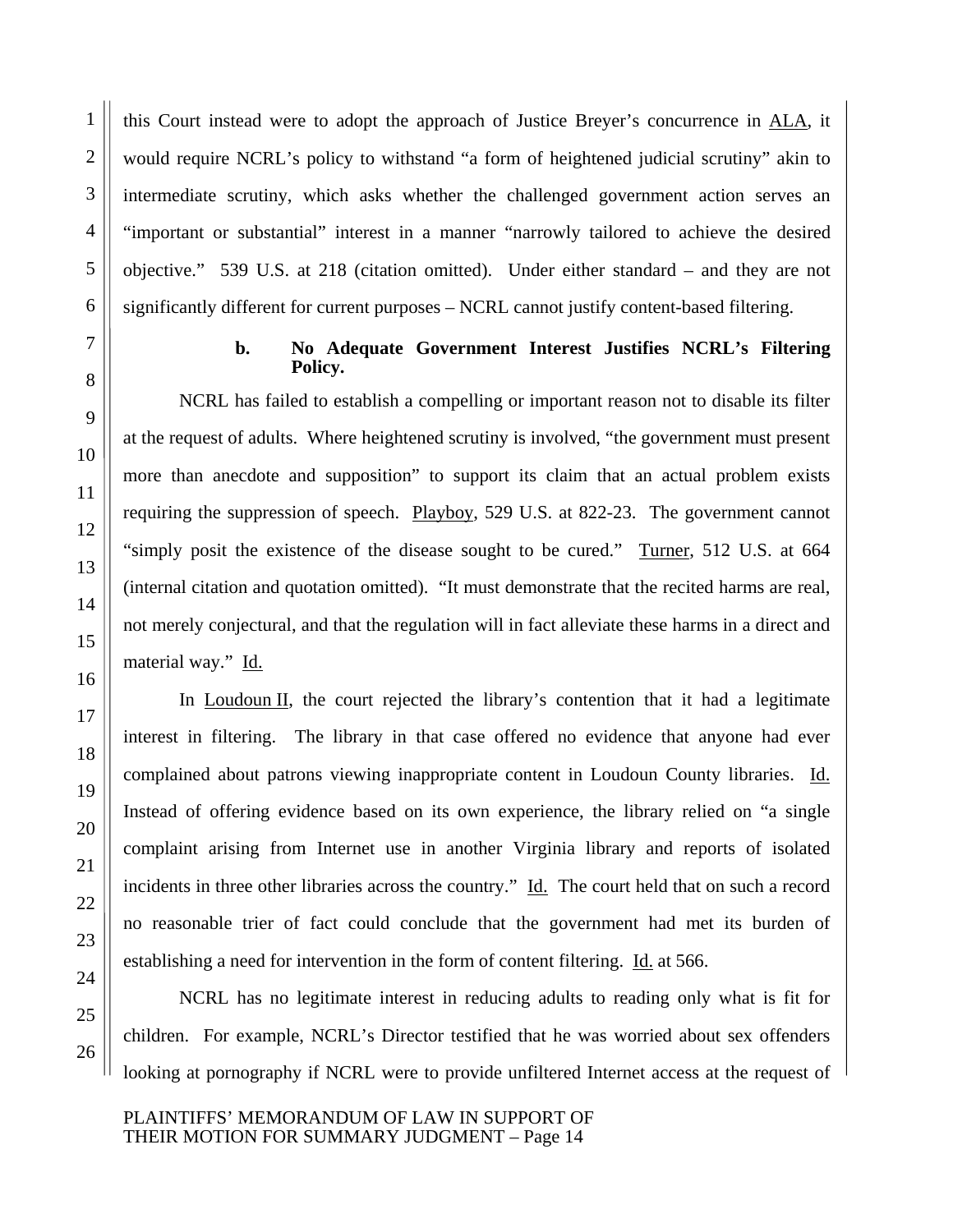adults, but he admitted that he had no idea whether sex offenders have a tendency to look at online pornography at public libraries. PSF ¶ 60-62. This sort of "anecdote and supposition," Playboy, 529 U.S. at 822, provides an insufficient basis for a speech restriction.

#### **c. NCRL's Overbroad Filtering Policy Is Not Sufficiently Well-Tailored To Any Asserted Interest.**

Even if NCRL had demonstrated an adequate interest in Internet filtering, its policy of refusing to disable its filter at the request of adults is not narrowly tailored for essentially the same reasons that render the policy overbroad, as described above. Moreover, there are readily available, less speech-restrictive alternatives to keep children from viewing material that may be "harmful to minors."

In Loudoun II, the court found that a number of far less restrictive alternatives existed that would serve the library's needs as well as filtering would. Most importantly, Judge Brinkema found that the relief requested by the plaintiffs in that case would be a less restrictive alternative: "the library could install filtering software that could be turned off when an adult is using the terminal." 24 F. Supp. 2d at 567. In addition, if it wished, the library could also implement other measures. To prevent onlookers from seeing adult material while it was being viewed by an adult patron, the library could install privacy screens so that only the intended user could see the material. Id. The Fairbanks library uses privacy screens and recessed desks to protect both reader privacy and the onlooker sensitivities. PSF ¶ 121. A library may also enforce an acceptable use policy, pursuant to which patrons who view truly improper material are told to stop (sometimes referred to as a "tap and tell" policy). PSF ¶ 120. This is the method historically used by libraries when children read adult material. 24 F.Supp.2d at 567 (librarians are accustomed to "'shooing' people away from sites we know are objectionable, just as we always have with prepubescent boys giggling over gynecological pictures in medical books"). These same efficacious alternatives to full-time compulsory filtering are available to NCRL as well.

#### PLAINTIFFS' MEMORANDUM OF LAW IN SUPPORT OF THEIR MOTION FOR SUMMARY JUDGMENT – Page 15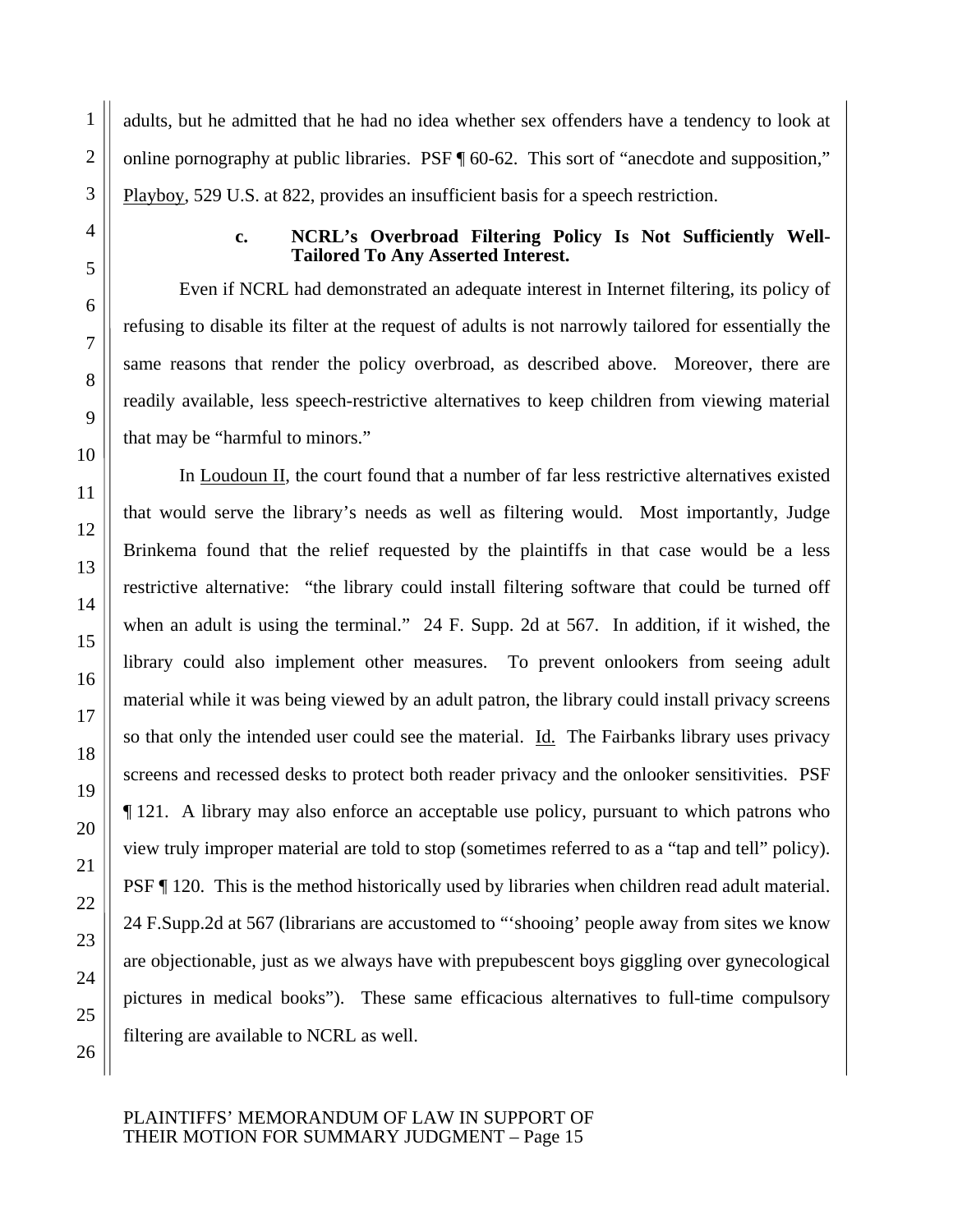1

2

3

4

#### **3. The ALA Decision Supports Plaintiffs' Requested Remedy.**

American Library Association was a divided decision, with no single opinion commanding a majority of the justices. Six justices held that the CIPA statute did not on its face violate the First Amendment when Congress conditioned the receipt of federal funds on recipient libraries installing filters that could be disabled upon request. 539 U.S. at 214 (fourjustice plurality), 215 (Kennedy, J., concurring); 215 (Breyer, J., concurring). The present case is distinguishable, because NCRL's policy is substantially more burdensome than the filtering required by CIPA. See Footnote 1, above. Moreover, the justices expressly invited an as-applied challenge if in the future a library refused to disable filtering for adults.

Chief Justice Rehnquist's plurality opinion framed the facial validity question as whether "libraries would violate the First Amendment by employing the filtering software that CIPA requires." 539 U.S. at 203. A significant characteristic of CIPA-compliant software is "the ease with which patrons may have the filtering software disabled." Id. at 209. The plurality relied on the Solicitor General's representation at oral argument that a "librarian can, in response to a request from a patron, unblock the filtering mechanism altogether," and that a patron would not "have to explain … why he was asking a site to be unblocked or the filtering to be disabled." Id. Because the filters could be disabled, the statute on its face did not impose a significant burden on the rights of adult patrons. Id.

Justices Kennedy and Breyer agreed that easily disabled filters were crucial to the statute's constitutionality. This was the sole subject of Justice Kennedy's brief concurrence, in which he observed that "[i]f, on the request of an adult user, a librarian will unblock filtered material or disable the Internet software filter without significant delay, there is little to this case." Id. at 214. Justice Kennedy noted that "if some libraries do not have the capacity to unblock specific Web sites or to disable the filter or if it is shown that an adult user's election to view constitutionally protected Internet material is burdened in some other substantial way, that would be the subject for an as-applied challenge." Id. at 215.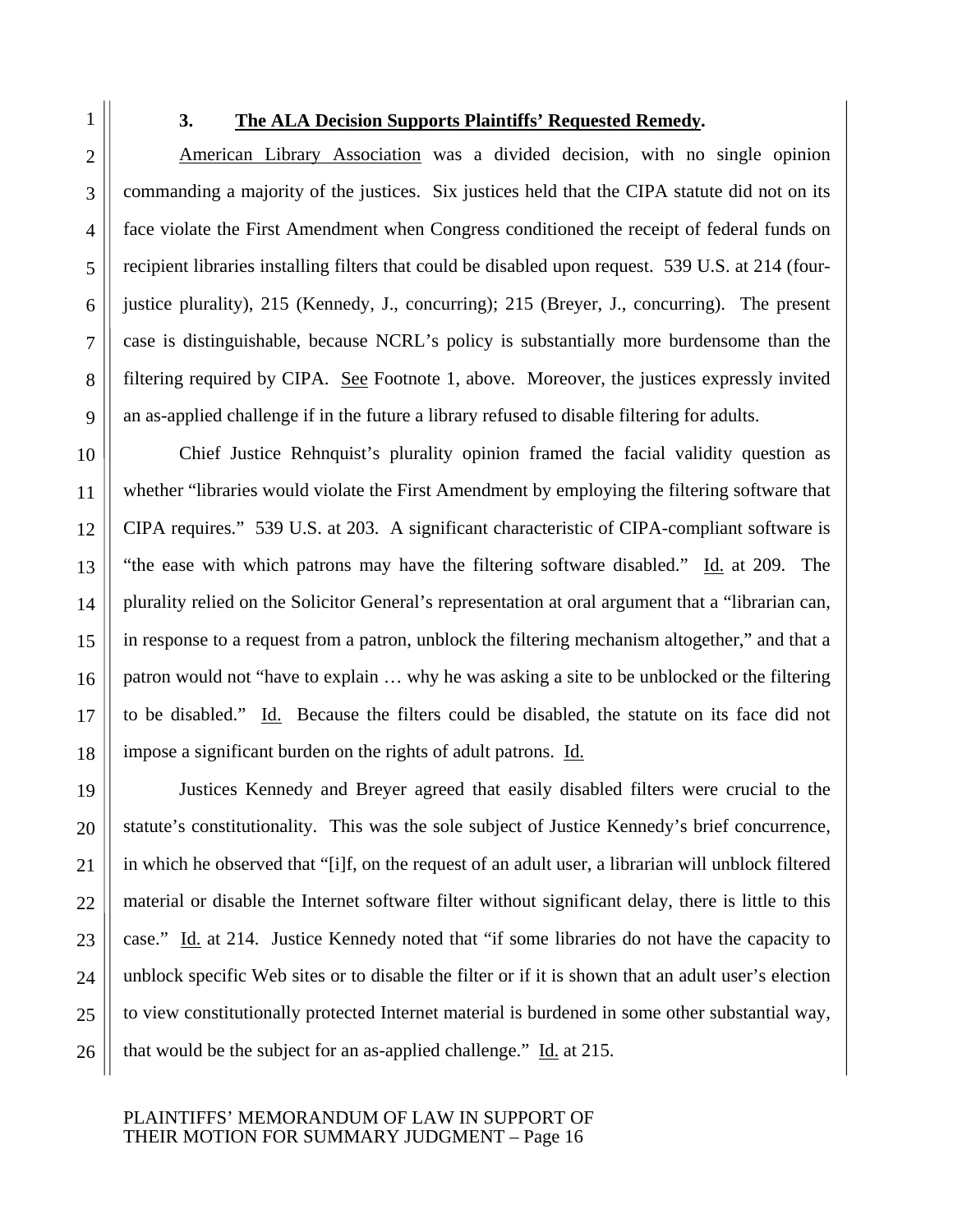Justice Breyer agreed that CIPA was constitutional, although he differed from the plurality regarding the applicable standard. Regardless of the applicable level of scrutiny, Justice Breyer considered CIPA's disabling provision to be the key fact in the case.

[The statute] contains an important exception that limits the speech-related harm that "overblocking" might cause. As the plurality points out, the Act allows libraries to permit any adult patron access to an "overblocked" Web site; the adult patron need only ask a librarian to unblock the specific Web site or, alternatively, ask the librarian, "Please disable the entire filter."

Id. at 219. Like Justice Kennedy, Justice Breyer noted that in an as-applied challenge, a court could be called upon to review "local library rules or practices" that place greater restrictions on patrons' ability to read freely. Id. at 219-20.

Justice Souter (with Justice Ginsburg) dissented, but only because in his view CIPA did not go far enough in requiring libraries to disable the filters. If "an adult library patron could, consistently with the Act, obtain an unblocked terminal simply for the asking … and if that policy were communicated to every affected library as unequivocally as it was stated to us at argument, local librarians might be able to indulge the unblocking requests of adult patrons to the point of taking the curse off the statute for all practical purposes." Id. at 232.

Although no one opinion garnered a majority, ALA provides some guidance here. "When a fragmented Court decides a case and no single rationale enjoys the assent of five Justices, the holding of the Court may be viewed as that position taken by those Members who concurred in the judgment on the narrowest grounds." Marks v. United States, 430 U.S. 188, 193 (1977) (citation and quotation marks omitted). Here, two justices (Kennedy and Breyer) concurred in the judgment, and the concurrence of either would have been sufficient to form a majority. In both cases, the "narrowest ground" was the same: Internet filters in public libraries do not violate the First Amendment so long as they are disabled at the request of adults. Both justices upheld CIPA because of its disabling provision, and both stated that a library's refusal to disable a filter would be grounds for an as-applied challenge.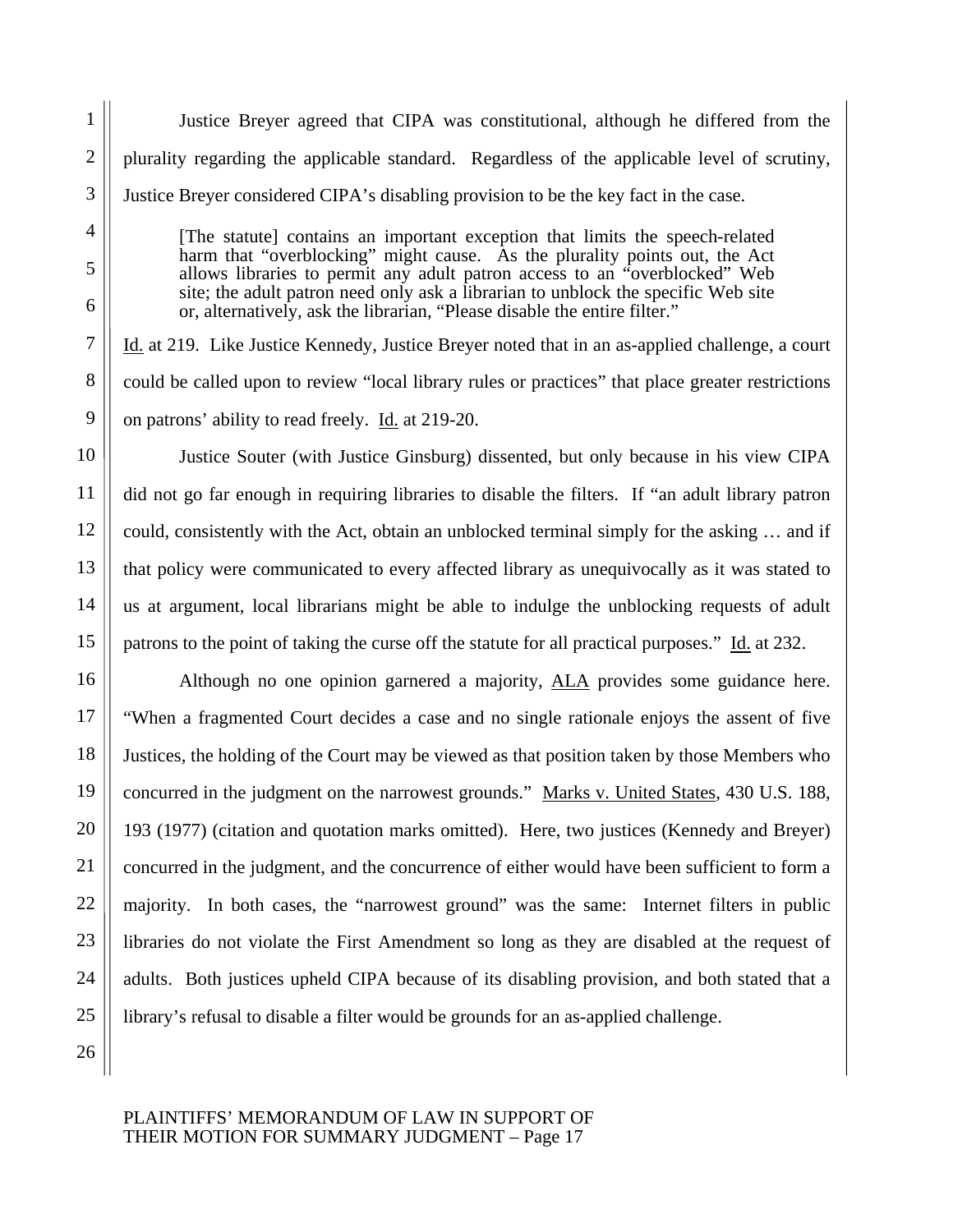The Institute for Museum and Library Services (IMLS) is the federal agency responsible for administering CIPA funds under the LSTA, 20 U.S.C. § 9134(f). "[C]onsiderable weight should be accorded to an executive department's construction of a statutory scheme it is entrusted to administer." Chevron v. Natural Resources Defense Council, 467 U.S. 837, 844 (1984). In its official guidance, IMLS emphasized that libraries should be prepared to disable filters as part of the statutory package. The agency said: On June 23, 2003, the Supreme Court issued its opinion reversing the judgment of the district court and finding that CIPA, on its face, is constitutional. The Supreme Court held that public libraries' use of Internet filtering software does

not violate their patrons' First Amendment rights, therefore CIPA does not induce libraries to violate the Constitution and is a valid exercise of Congress's spending power. In upholding CIPA, the Supreme Court emphasized "the ease with which patrons may have the filtering software disabled," and that a patron who "encounters a blocked site ... need only ask a librarian to unblock it or ... disable the filter." Under the IMLS Grants to States Program, an administrator, supervisor, or other authority may disable a technology protection measure to enable access for bona fide research or other lawful purposes. 20 U.S.C. § 9134(f)(3). The plurality highlighted the government's confirmation at oral argument that a "librarian can, in response to a request from a patron, unblock the filtering mechanism altogether," and further that a patron would not "have to explain … why he was asking a site to be unblocked or the filtering to be disabled."

IMLS Policy Notice, "The Children's Internet Protection Act," available online at www.imls.gov/about/cipa.shtm (citation omitted). Similarly, the FCC's description of its E-Rate program reiterates the rule of 47 U.S.C. § 254(h) that filters may be disabled for adults to pursue research for "other lawful purposes." FCC Consumer Facts, "Children's Internet Protection Act," available online at www.fcc.gov/cgb/consumerfacts/cipa.html.

Read in its entirety, ALA means that a library with an overbroad Internet filter may be able to avoid a constitutional violation by disabling the filter at the request of adult patrons. Because NCRL will not do this, its policies are subject to the ordinary First Amendment rules. Under those principles, this Court should find that NCRL's filtering policy violates Plaintiffs' free speech rights under the First Amendment.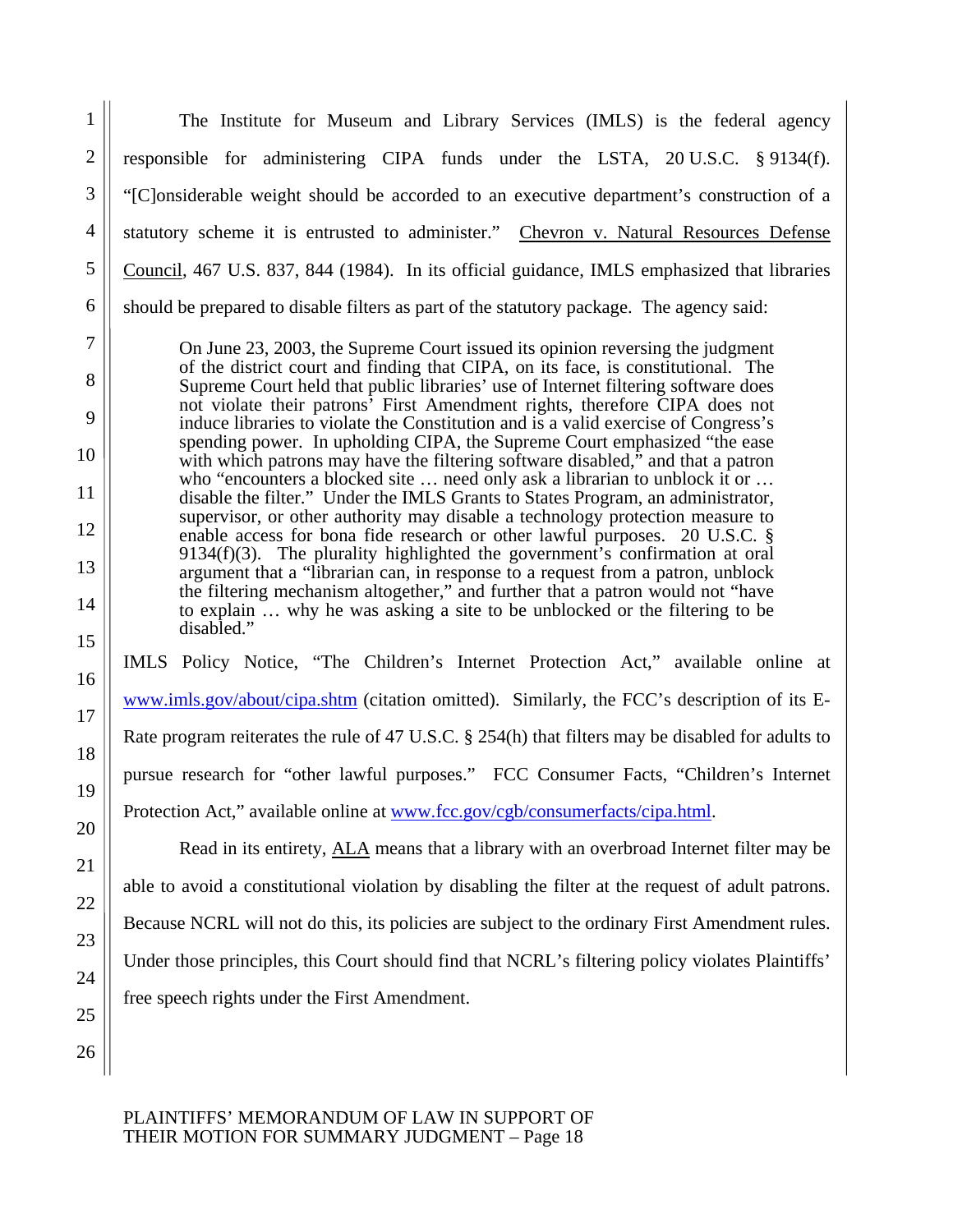$1 \parallel B$ .

#### **. DEFENDANT'S FILTERING POLICY VIOLATES ARTICLE I, SECTION 5 OF THE WASHINGTON STATE CONSTITUTION.**

Article I, § 5 of the Washington State Constitution provides that "[e]very person may freely speak, write and publish on all subjects, being responsible for the abuse of that right." In cases involving overbreadth or prior restraint, Article I, § 5 provides greater protection than the First Amendment of the U.S. Constitution.

Washington's free speech guaranty requires us to pay especially close attention to allegations of overbreadth. Article 1, section 5 establishes freedom of speech as a preferred right. Unlike the First Amendment, article 1, section 5 categorically rules out prior restraints on constitutionally protected speech under any circumstances. Regulations that sweep too broadly chill protected speech prior to publication, and thus may rise to the level of a prior restraint. … Because the Washington Constitution is less tolerant than the First Amendment of overly broad restrictions on speech, we must apply the standard of Art. 1, § 5 in considering whether [a challenged practice] is overbroad.

O'Day v. King County, 109 Wn.2d 796, 803-04 (1988) (citations and internal punctuation omitted.) Accord Voters Educ. Comm. v. Washington State Pub. Disclosure Comm'n, 161 Wn.2d 470, 494, 513 (2007); Ino Ino, Inc. v. City of Bellevue, 132 Wn.2d 103, 117 (1997); Soundgarden, 123 Wn.2d at 764. In addition, "Under Const. art. 1, § 5 … prior restraint of constitutionally protected expression is per se unconstitutional." JJR, Inc. v. Seattle, 126 Wn.2d 1, 6 (1995). This proposition has been sufficiently well established by the Washington Supreme Court that no Gunwall analysis is needed to justify an independent interpretation of the Washington Constitution. See Voters Educ. Comm., 161 Wn.2d at 494 n.16.

Washington law, in a manner slightly different than federal law, forbids two types of prior restraints. First is the "classic" prior restraint or speech licensing scheme, understood as "official restrictions imposed upon speech or other forms of expression in advance of actual publication." JJR, 126 Wn.2d at 6 (citation omitted). A system that allows officials to revoke nude dancing licenses without judicial review is forbidden under this theory. Id. at 5-8. Second, government actions containing overbreadth or vagueness sufficient to "chill protected speech prior to publication" will "rise to the level of a prior restraint" by effectively squelching communication before it can occur. O'Day, 109 Wn.2d at 803-04.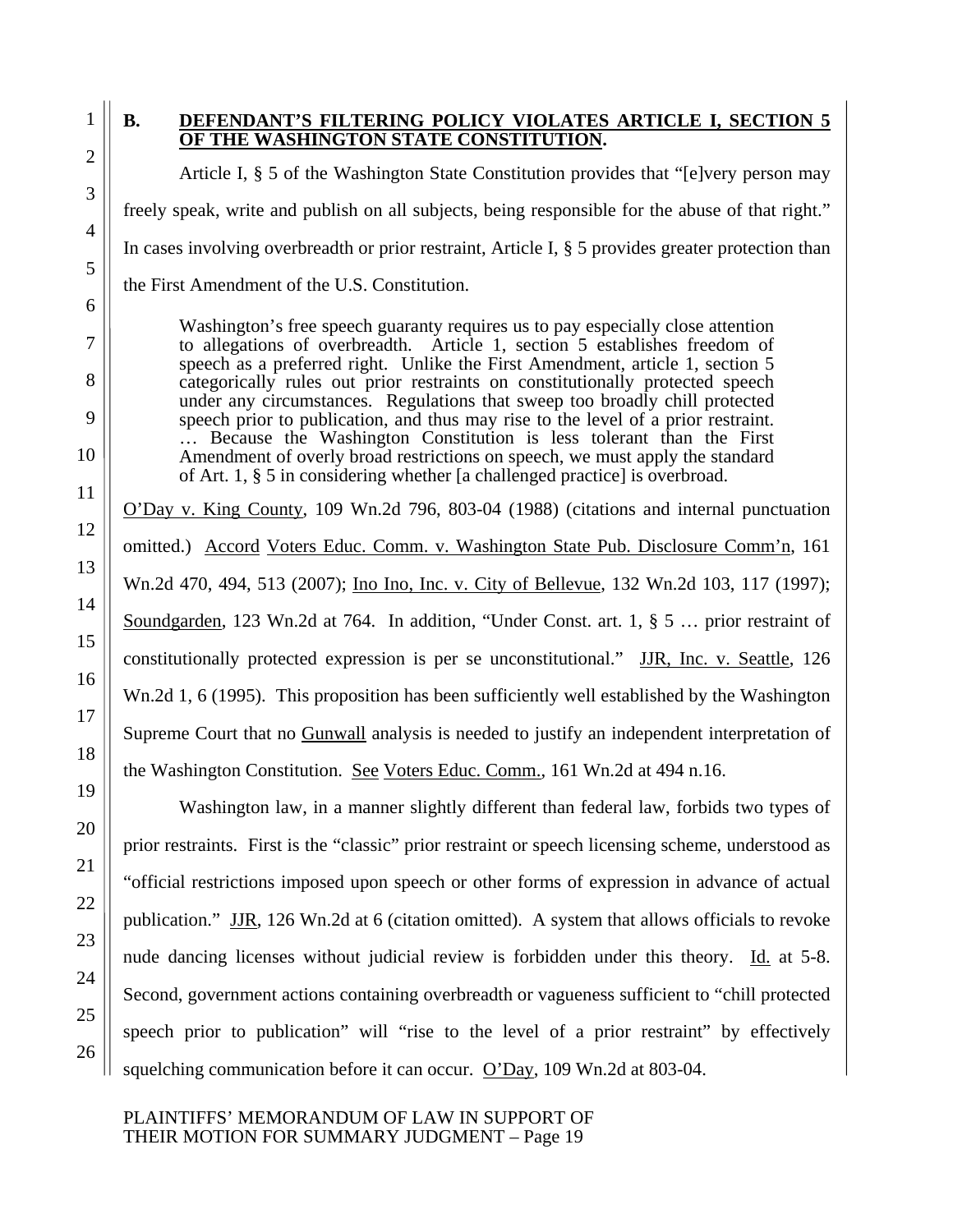For example, the "Erotic Sound Recordings" statute struck down in Soundgarden forbade, on pain of contempt, the sale to minors of recorded music deemed "harmful to minors" under a definition very similar to the one at issue in ALA. 123 Wn.2d at 757. Even when sold to adults, such recordings needed to be marked "adults only." Id. at 766. A severe chilling effect resulted: music store owners cancelled orders from distributors and refrained from selling many recordings to minors even if they had not been deemed "erotic," and musicians feared they would need to curtail their protected speech to ensure that their works would be sold. <u>Id.</u> at 763. The Washington State Supreme Court held that this chilling effect rose to the level of a prior restraint in light of the Washington Constitution's greater abhorrence of overbroad speech restrictions. Id. at 764.

NCRL's filtering policy imposes the same sort of official restrictions on speech that Washington's free speech clause forbids. Like the licensing agency in **JJR**, NCRL examines the content of speech to decide whether it will be allowed to be communicated to the library audience, and takes affirmative action to prevent the access from taking place. The restriction affects adults, even though the justification is to protect children. Like the labeling law in Soundgarden, NCRL's policy effectively places an electronic label on certain constitutionally protected Internet speech because it is supposedly harmful to minors, and this label prevents the public from accessing the speech. The blocking occurs on the instructions of the government agency in a way that is far more direct than the chilling effect in Soundgarden, which was mediated through decisions of music store owners.

Under the O'Day/JJR/Soundgarden line of cases, NCRL's filtering system violates Art. I, § 5 of the Washington Constitution. It does not allow persons to speak on all subjects, and inhibits free communication even when there has been no abuse of free speech rights.

### **IV. CONCLUSION**

For the foregoing reasons, summary judgment should be entered in favor of Plaintiffs.

PLAINTIFFS' MEMORANDUM OF LAW IN SUPPORT OF THEIR MOTION FOR SUMMARY JUDGMENT – Page 20